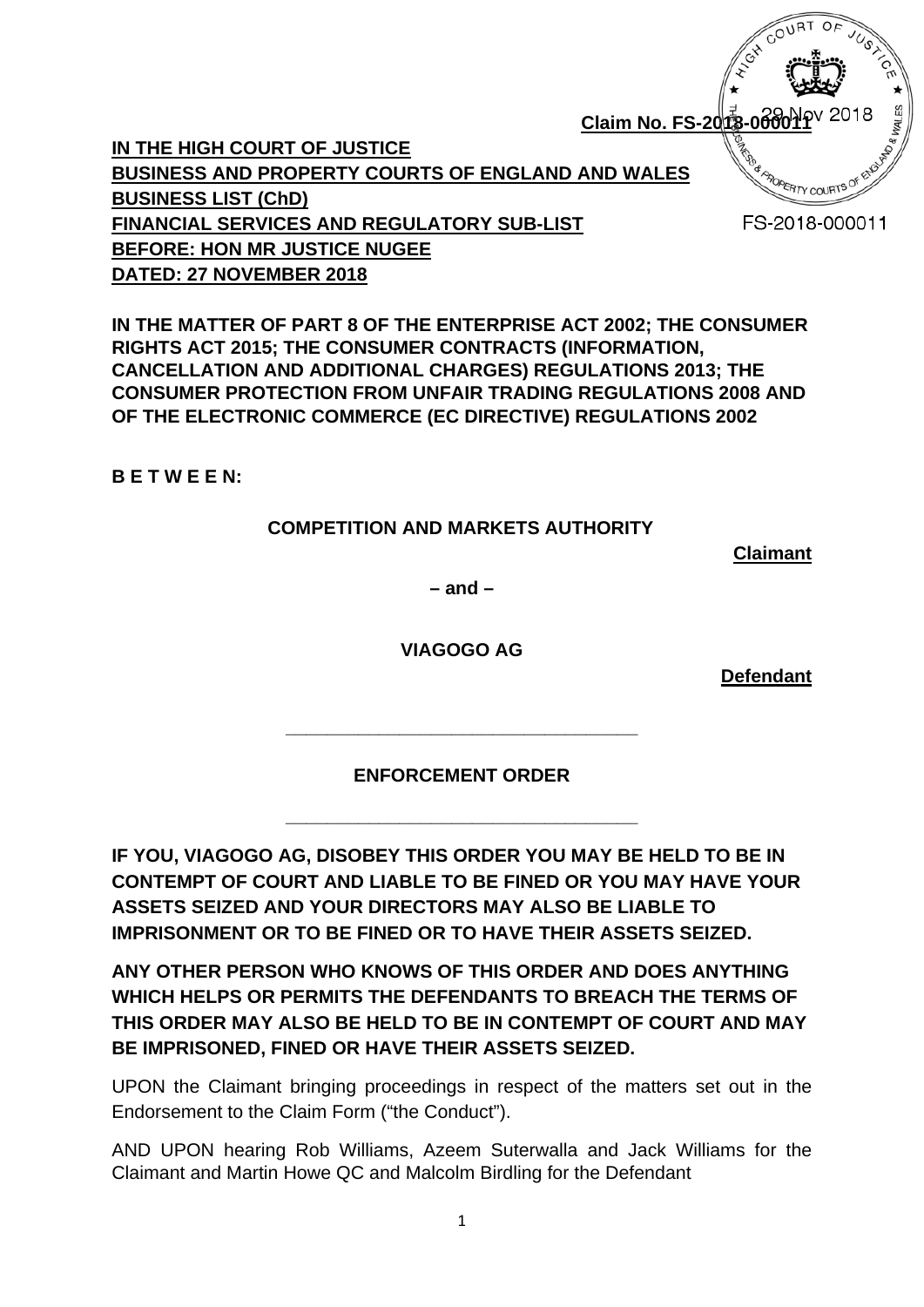AND UPON the Defendant accepting the matters set out in Schedule 1 to this Order

AND UPON the parties having agreed on terms by which the differences between them may be resolved

AND UPON the Court being satisfied that the conditions in Sections 217 and 219B of the Enterprise Act 2002 are met for the purposes of this Order.

AND UPON the court being satisfied that it is appropriate to include paragraph 5 of this Order on the basis of section 223 of the Enterprise Act 2002.

AND UPON the Claimant agreeing not to take any steps to serve the claim form with claim number FS-2018-000012.

# **BY CONSENT IT IS ORDERED THAT:**

- 1. The Defendant shall comply with Sections 217(6) and 217(10A) of the Enterprise Act 2002 in relation to the Conduct by complying with the terms of Section A, Section B1, Section B2, Section B3 and Section C of this Order.
- 2. The Defendant will comply with Paragraph 1 above by 17 January 2019 and thereafter.
- 3. The Claimant's application dated 17 September 2018 is withdrawn.
- 4. The Defendant's application dated 21 September 2018 is withdrawn.
- 5. This Order is binding upon all of the members of the group of interconnected bodies corporate (within the meaning of section 223 of the Enterprise Act 2002) of which the Defendant forms part or of which it may become part as if each of them were the body corporate against which this Order is made.
- 6. The Defendant shall pay the Claimant's reasonable costs of these proceedings, to be assessed on the standard basis if not agreed.

# **Section A - Requirements**

# *Provision of Required Information to Consumers*

- 1. The Defendant will ensure that Required Information about which it is Aware is disclosed to Consumers using the Website, prior to the purchase of a ticket. The Required Information will be disclosed in accordance with the provisions of Section B1 and satisfaction of the requirements of Section B1 will constitute compliance with the disclosure requirements of this paragraph.
- 2. The Defendant will ensure that Required Information disclosed to Consumers using the Website in accordance with paragraph 1 of this Section is also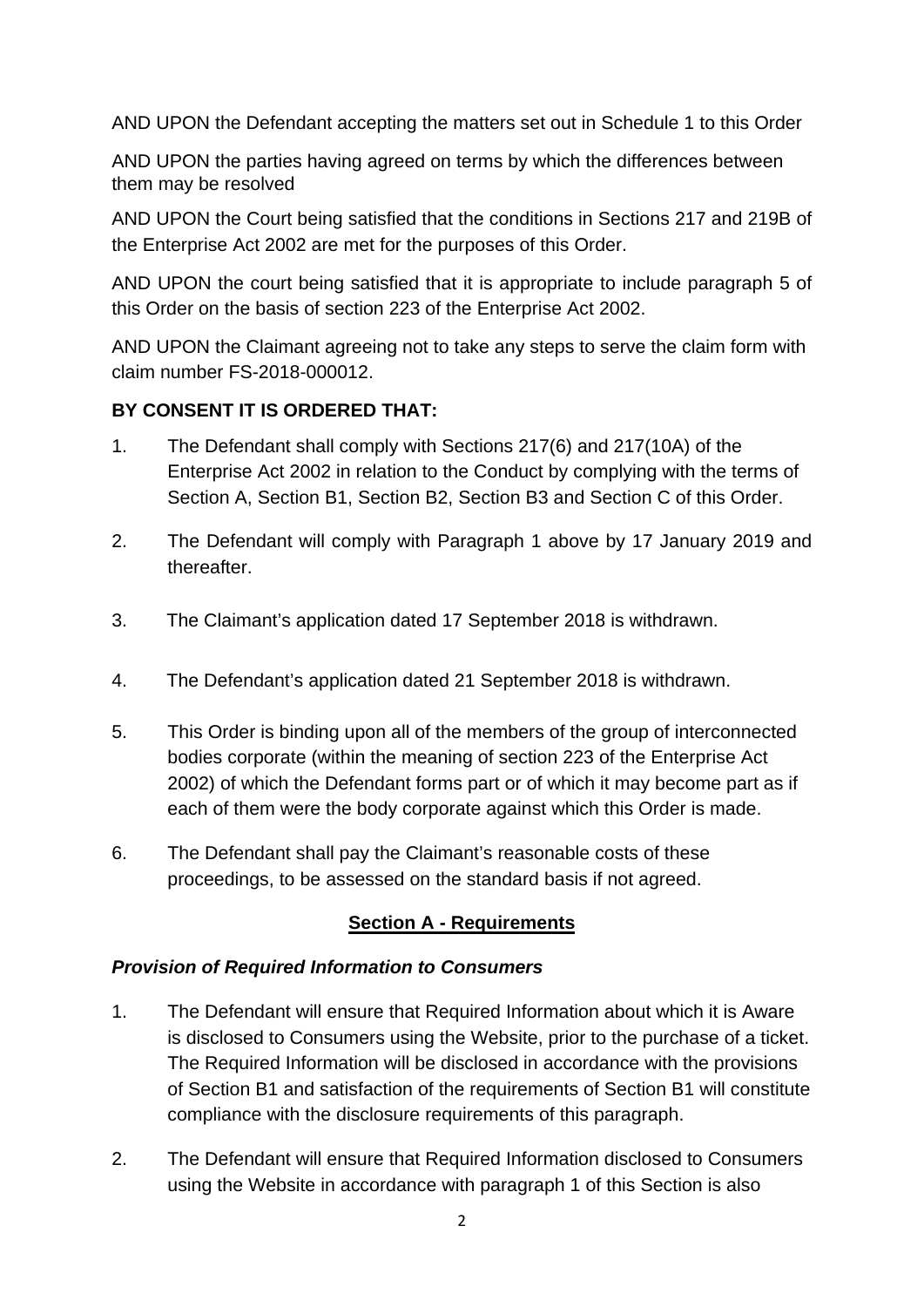Clearly and Prominently disclosed to Consumers in a Durable Medium within a reasonable time after the purchase of a ticket.

# *Provision of Information by Sellers*

- 3. The Defendant will provide a Mandatory Facility which Sellers must complete before they are able to list a ticket for sale on the Website.
- 4. The Mandatory Facility will comply with the provisions of Section B2 of this Order.

# *Verifying and Updating Required Information*

# Event Set Up

- 5. Unless the Defendant is an Official Seller for the Event, the Defendant will carry out the Pre-Setup Checks before setting up an Event Page.
- 6. The Defendant will not set up an Event Page until tickets for the Event have been made officially available (which can include the release of tickets to specified groups before the tickets go on general sale to the public).
- 7. Where tickets have been released only to specified groups, only Sellers who the Defendant has determined have already been issued a specific ticket for the Event or have a right to purchase or be issued a specific identifiable ticket for the Event will be able to list tickets on the Website prior to tickets for the Event being made officially available.

# Notice of Missing Information

- 8. If the Defendant is Notified that Required Information about the Seller may be missing or incorrect, the Defendant will notify the Seller within two (2) working days and the Seller may be given up to five (5) working days to demonstrate to the Defendant that the information they have previously provided is complete and correct. If the Seller fails to do so, the Defendant will remedy this by following the steps set out in paragraph 13 of this Section.
- 9. If the Defendant is Notified that Required Information about a ticket is missing or incorrect, the Defendant will remedy this by following the steps set out in paragraph 13 of this Section.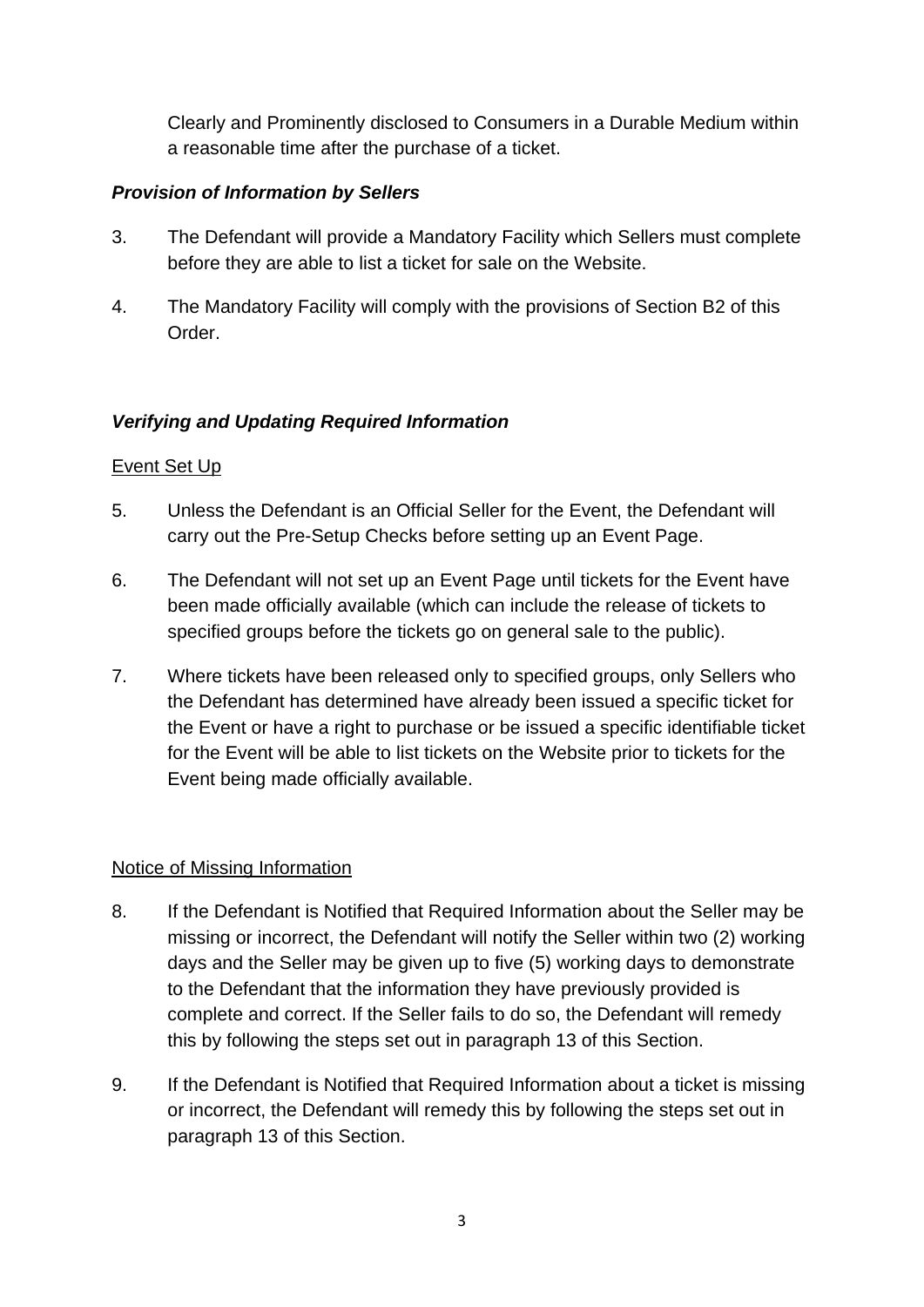10. Subject to paragraph 7 of this Section, if the Defendant is Notified that a ticket listing relates to an Event that does not exist or for which tickets have not been officially made available, the Defendant will take down all affected ticket listings for that Event and, if applicable, the Event Page until such time as the Event does exist or tickets for that Event have officially been made available.

# Database Verification

- 11. The Defendant will carry out Regular Checks to determine if:
	- (a) two or more Sellers are Associates; and
	- (b) any Sellers are Traders by reference to the Trader Criteria.
- 12. If, as a result of the Regular Checks, the Defendant determines that a Seller is a Trader by reference to the Trader Criteria, but the Required Information about the Seller and any Associates has not been disclosed on the Website or appears to be incorrect, the Defendant will notify the Seller within two (2) working days and the Seller may be given up to five (5) working days to demonstrate to the Defendant that the information they have previously provided is complete and correct. If the Seller fails to do so, the Defendant will remedy this by following the steps set out in paragraph 13 of this Section.

# Updating Required Information

- 13. Where the Defendant is required by paragraphs 8 to 12 inclusive, or paragraph 7 of this Section to update Required Information on the Website, the Defendant will within two (2) working days:
	- (a) either update the Website to display the relevant Required Information in accordance with the provisions of Section B1 of this Order or remove the affected ticket listings from the Website; and
	- (b) from that point onwards, be treated as being Aware of the relevant Required Information for the purposes of this Order.

# *Defendant's Guarantee*

14. The Defendant will ensure that all statements about the Defendant's Guarantee that are presented on the Website to Consumers during the ticket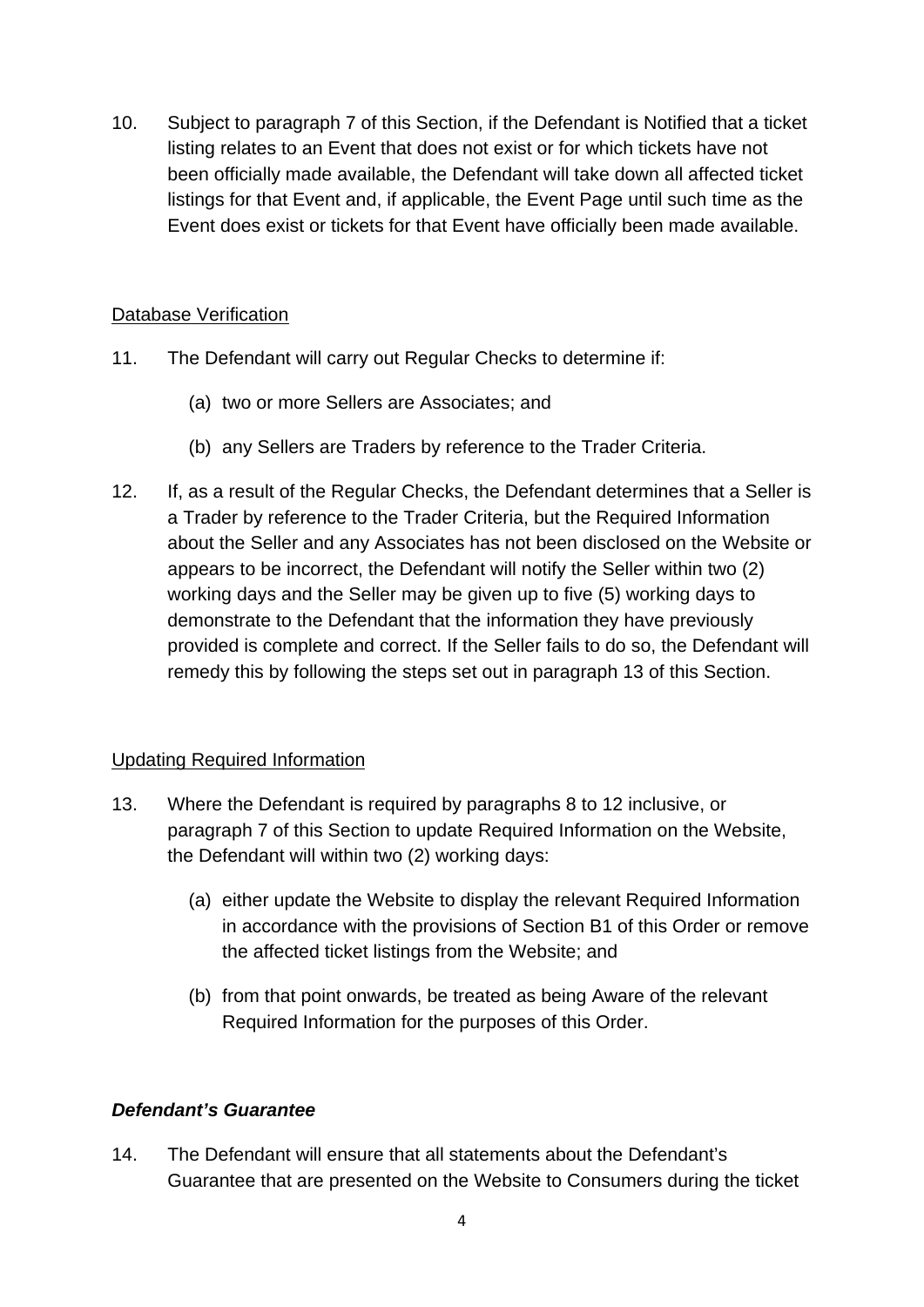selection and purchasing process are consistent as to the substance of the Defendant's Guarantee and with each other.

- 15. The Defendant will amend the Defendant's terms and conditions to ensure consistency with the Defendant's Guarantee as it is presented to Consumers on the Website during the purchase process.
- 16. The Defendant will Clearly and Prominently display a notice to Consumers on the Website that the Defendant's Guarantee does not affect their statutory consumer rights.
- 17. The Defendant will ensure that all exceptions or qualifications which apply to the Defendant's Guarantee are Clearly and Prominently disclosed to Consumers prior to the Consumer purchasing a ticket on the Website.
- 18. The Defendant will not reject a claim by a Consumer under the Defendant's Guarantee if the reason for the rejection of the claim was not Clearly and Prominently displayed on the Website at the time of the purchase of the ticket
- 19. The Defendant will not refuse a claim under the Defendant's Guarantee if:
	- (a) The Consumer (or any person for whom the Consumer has purchased a ticket) making the claim has been refused entry to an Event (and the Consumer is able to substantiate that they were refused entry to that Event); or
	- (b) The Consumer making the claim was not informed by the Defendant about a Restriction on Use which applies to a ticket (and which should have been reasonably known to the Seller) prior to purchasing that ticket and that Restriction on Use could result in the Consumer (or any person for whom the Consumer has purchased a ticket) being refused entry to the Event. In particular, in these circumstances, the Defendant will not:
		- (i) Reject a claim when the Defendant has been Notified that a ticket or tickets for an Event are subject to a Restriction on Use which would make tickets purchased on the Website invalid for entry to that Event;
		- (ii) Reject a claim because the Consumer has contacted the Event Organiser or venue to ask whether the ticket will be valid; or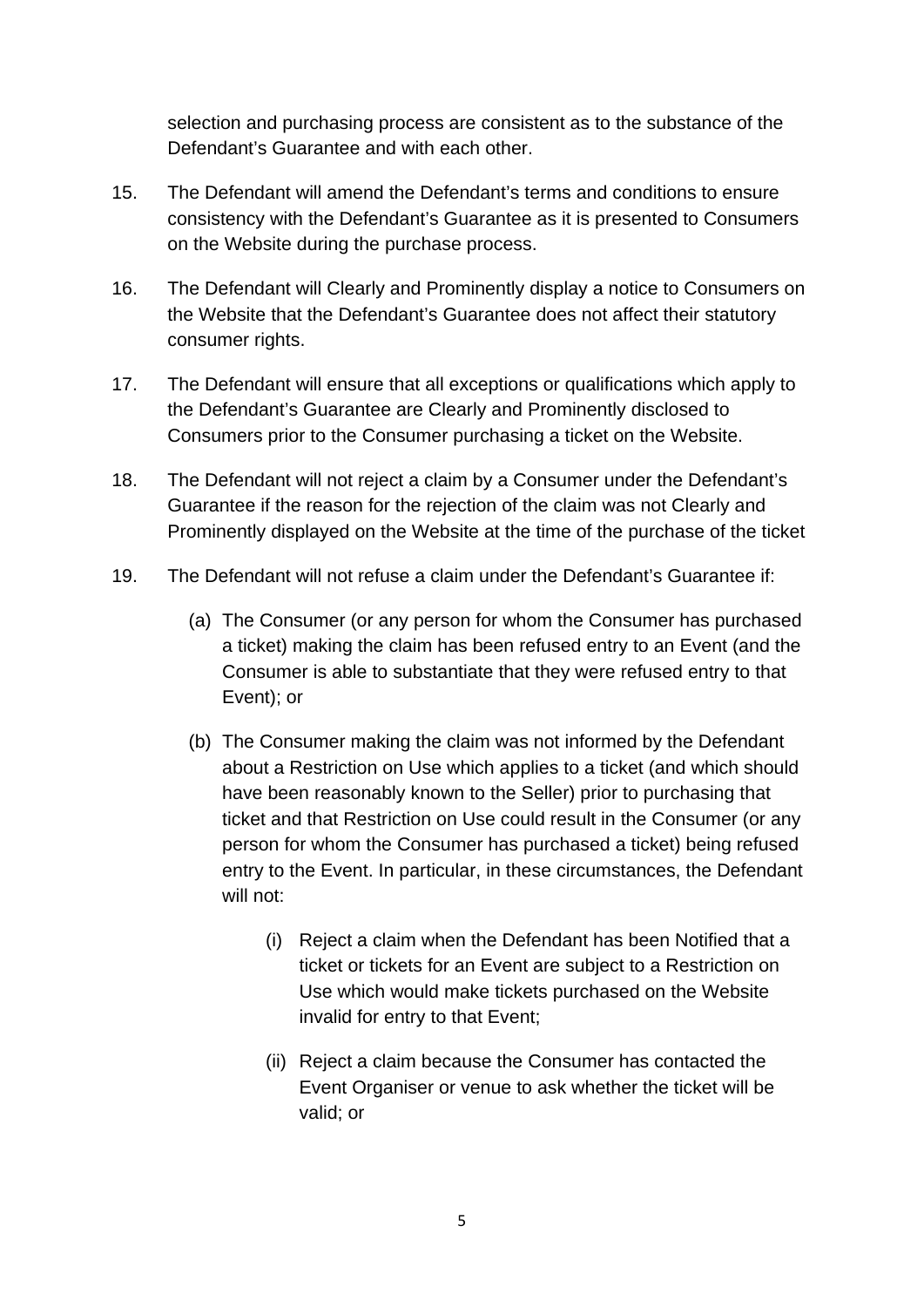- (iii) Require that the Consumer be refused entry to an Event at the venue before a refund or replacement ticket will be granted.
- 19A The Defendant will not require that a Consumer with a valid claim under the Defendant's Guarantee relist a ticket on the Website instead of granting the Consumer a refund or replacement ticket.
- 19B Where the Defendant is the Seller, the Defendant will Clearly and Prominently state on the ticket listing pages that the Defendant's Guarantee does not exclude or limit a Consumer's statutory rights.

# *Complaint and Claim Handling*

- 20. The Defendant will establish a Complaint and Claim Handling Process. To comply with this requirement, the Defendant will:
	- (a) at its own expense, provide for and maintain means for Consumers to contact the Defendant, including by telephone, email, internet and mail. For the avoidance of doubt, nothing in this sub-section precludes the Defendant the ability to block Consumers who can reasonably be stated to be abusive to the Defendant, or to be acting duplicitously;
	- (b) impose fair and reasonable deadlines for Consumers to submit a claim under the Defendant's Guarantee. For example, the Defendant will amend the time limits currently contained in term 2.15 of the terms and conditions applicable to the Website to provide Consumers with a minimum of:
		- (i) ten (10) working days from the delivery of the ticket to report problems with the ticket;
		- (ii) five (5) working days from the day of the Event to report problems with a ticket arising on the day of the Event; and
		- (iii) ten (10) working days from the receipt of a dispute claim form to return the dispute claim form to the Defendant;
	- (c) ensure that the deadlines for Consumers to submit a claim under the Defendant's Guarantee are Clearly and Prominently disclosed to Consumers at the time of purchase and in a Durable Medium with the confirmation of the purchase of a ticket;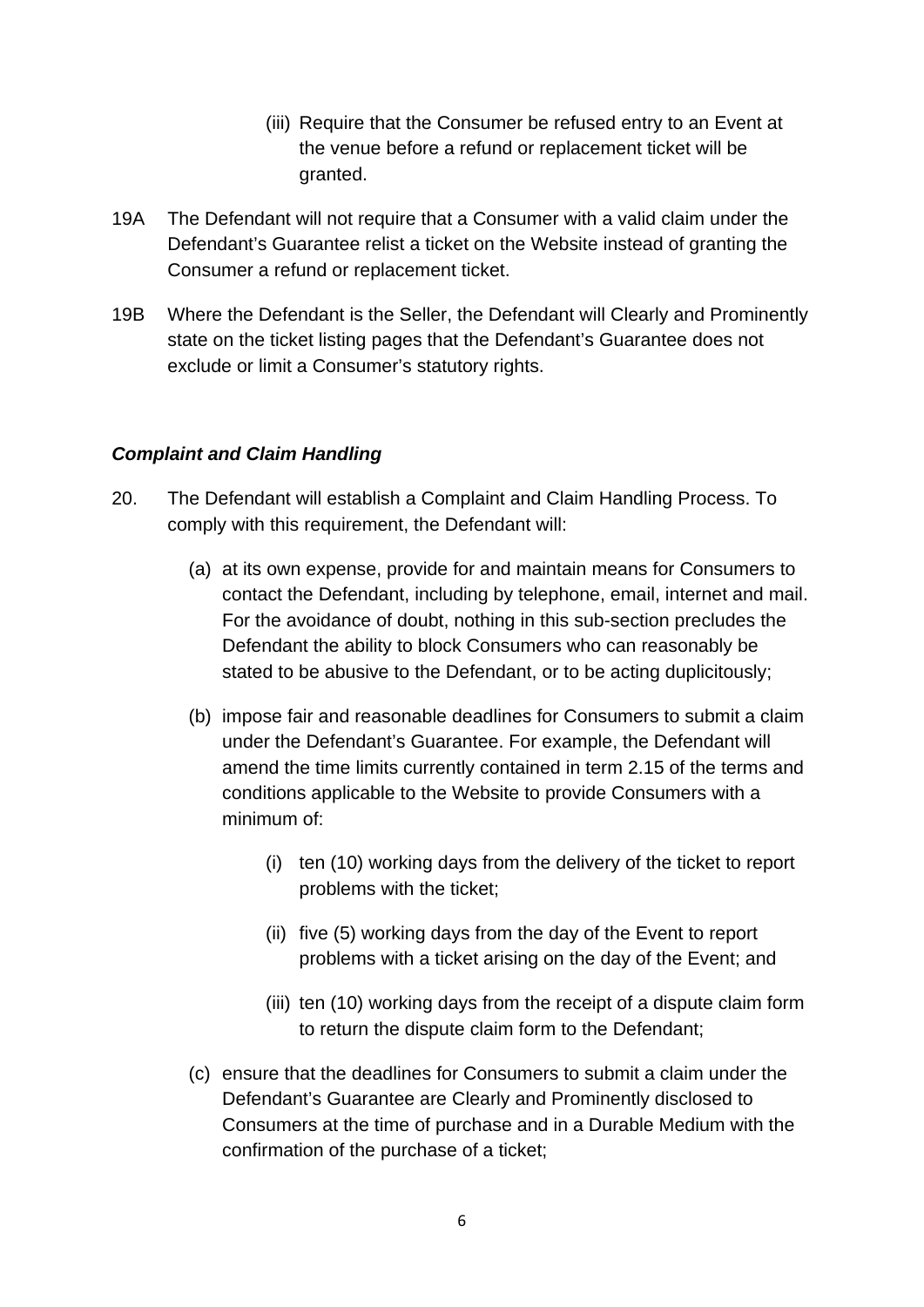- (d) acknowledge receipt of a claim or complaint within five (5) working days of receipt of a claim or complaint by confirming its understanding of the claim or complaint, the Consumer's expected redress and the next steps of the process, including an explanation of what is being done to address the claim or complaint, a realistic timetable for resolution of the claim or complaint and any information that it requires from the Consumer to resolve the claim or complaint;
- (e) respond to the Consumer within twenty (20) working days of a claim or complaint to set out its decision, explain how it came to its decision and explain the procedure if the Consumer is not satisfied with the decision;
- (f) provide appropriate redress in response to a valid claim or complaint within ten (10) working days of the decision. For the avoidance of doubt, the Defendant is not responsible for when redress is ultimately received by a Consumer in circumstances when it has been provided in accordance with this sub-paragraph;
- (g) maintain a record of the claim or complaint and its resolution for at least two (2) years from receipt of the claim or complaint;
- (h) ensure that the full Complaint and Claim Handling Process is available to view on the Website and provided to Consumers in a Durable Medium upon request and following the submission of a claim or complaint;
- (i) ensure that staff responsible for dealing with claims or complaints are made aware of the Complaint and Claim Handling Process and their role in it, and receive any training necessary to enable them to apply the Complaint and Claim Handling Process; and
- (j) keep the Complaint and Claim Handling Process under review to ensure that it remains effective.

### *Ticket Selection and Purchasing*

- 21. The Defendant will remove and not replace any Ticket Selection and Purchasing Messages that are Misleading.
- 22. Without prejudice to the generality of paragraph 21:
	- (a) the Defendant will disclose Clearly and Prominently that the tickets available on the Website represent the tickets available for sale on the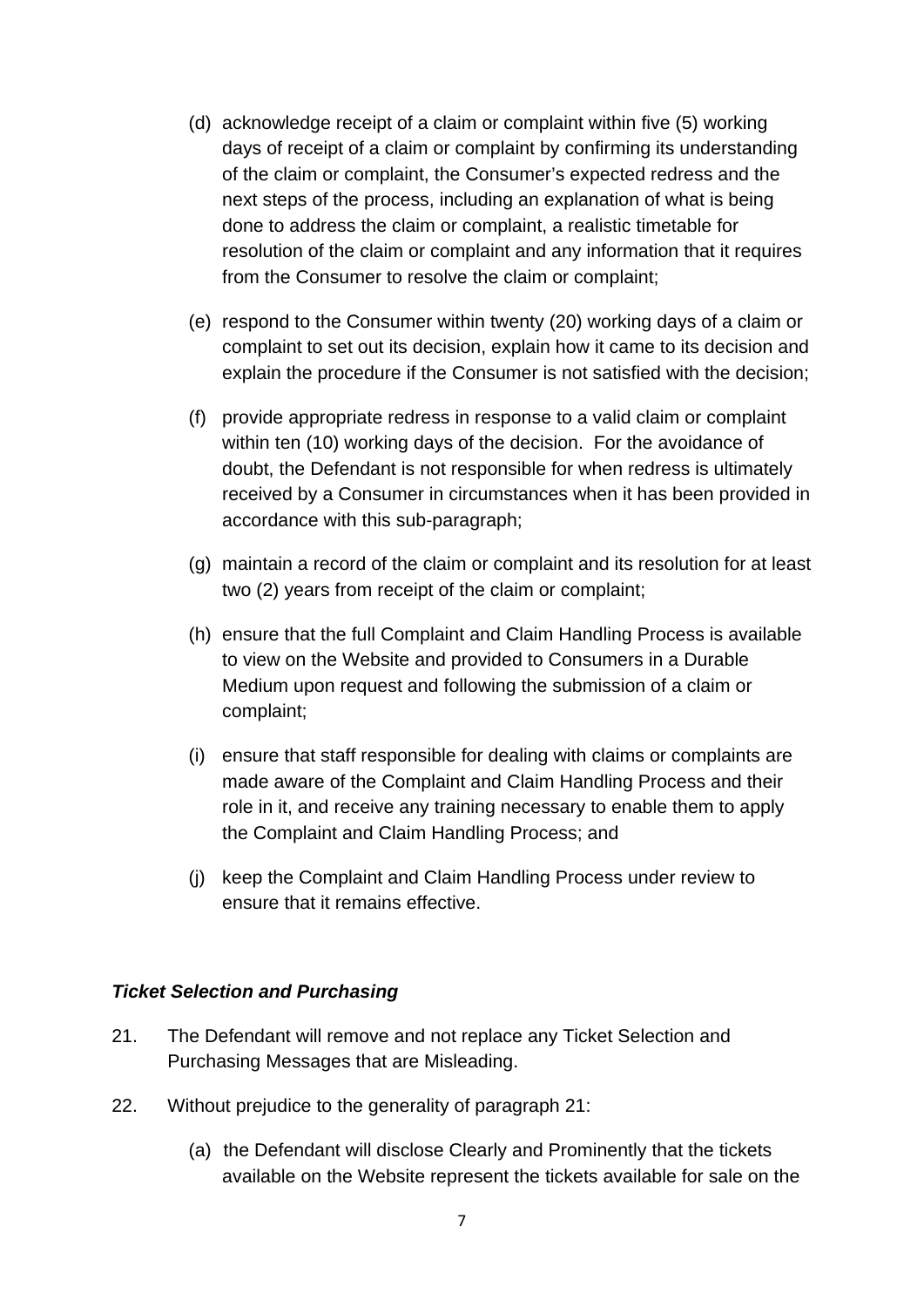Website and does not represent the totality of tickets available for the Event;

- (b) the Defendant will not suggest that Website traffic or demand for tickets is affecting Website performance unless this is actually the case at the time the message is displayed;
- (c) the Defendant will not suggest to Consumers that tickets that have been previously purchased are being sold in real time while the Consumer is using the Website;
- (d) the Defendant will not display any Website loading bar or slow down navigation of the Website, unless this is caused by technological constraints on the Website server's ability to load the page due to volume of traffic; and
- (e) the Defendant will not display any Ticket Selection and Purchasing Messages on the pages where the Consumer enters their delivery details, their payment details and/or reviews all the details of the ticket(s) selected and confirms their purchase, save for a timer setting out the time the Consumer has to complete the transaction, together with a message accurately describing the meaning of the timer and the continuing risk the Consumer may have of not securing the ticket.

# *Statements About the Buying and Selling of Tickets*

- 23. The Defendant will remove and not replace any statements on its Website that say, imply, or could be taken to imply, that the Defendant does not:
	- (a) buy tickets;
	- (b) sell tickets; or
	- (c) set ticket prices.

For the avoidance of doubt, this includes but is not limited to, statements made in Website banners, the Defendant's terms and conditions and Media FAQs contained on the Website.

- 24. Nothing in paragraph 23 precludes the Defendant from stating that:
	- (a) it is a "secondary ticketing platform" or any similar wording; or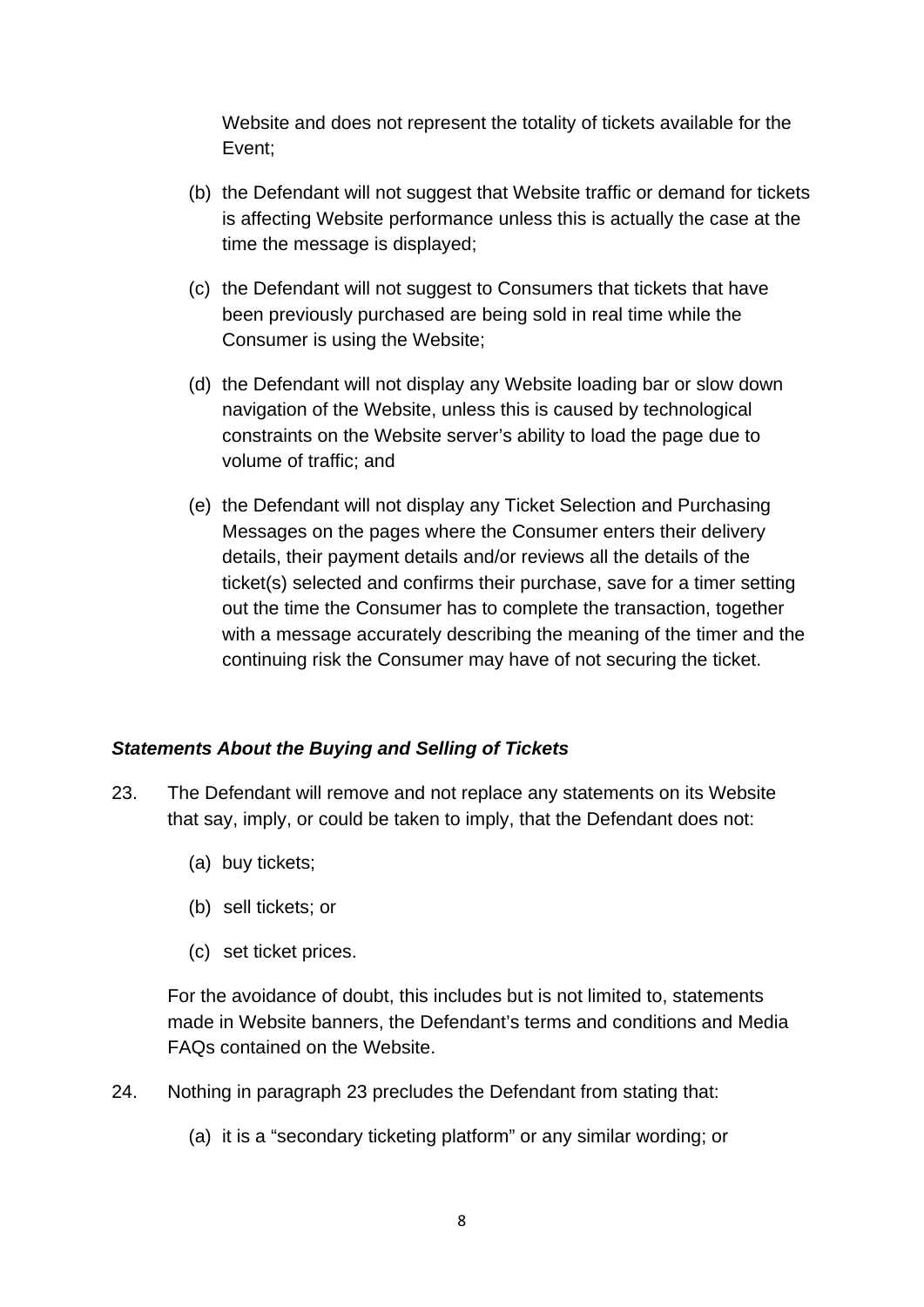(b) Sellers set ticket prices, which may be above or below face value, or any similar wording.

# *Measures to Remedy the Non-Disclosure of Required Information*

- 25. If the Defendant receives a complaint or other communication from a Consumer raising concerns about a ticket that:
	- (a) was purchased on the Website from a Seller who should have been classed as a Trader at the time the ticket was purchased; and
	- (b) Required Information about the Seller was not disclosed to the Consumer (including for the avoidance of doubt in a Durable Medium post purchase) or was incorrect,

the Defendant will Clearly and Prominently notify the Required Information about the Trader to such Consumer in a Durable Medium at the same time that it responds to that Consumer's complaint or concern.

- 26. If the Defendant is Notified that a Restriction on Use applies to tickets for an Event and this would include a ticket which has been purchased on the Website for the Event where;
	- (a) the Seller listed the ticket for sale on the Website after the date by which the changes required by this Order must be implemented;
	- (b) the Defendant was or should have been Aware of the Restriction on Use in question prior to the time of purchase by the Consumer;
	- (c) the Restriction on Use was not disclosed to the Consumer prior to their purchase; and
	- (d) the Event has not yet taken place,

the Defendant will Clearly and Prominently notify the purchasing Consumer in a Durable Medium about the restriction within two (2) working days, and Clearly and Prominently inform that Consumer of the Defendant's Guarantee and how they may make a claim under the Defendant's Guarantee if applicable.

# *Addressing previous breaches of the Defendant's Guarantee*

27. The Defendant will: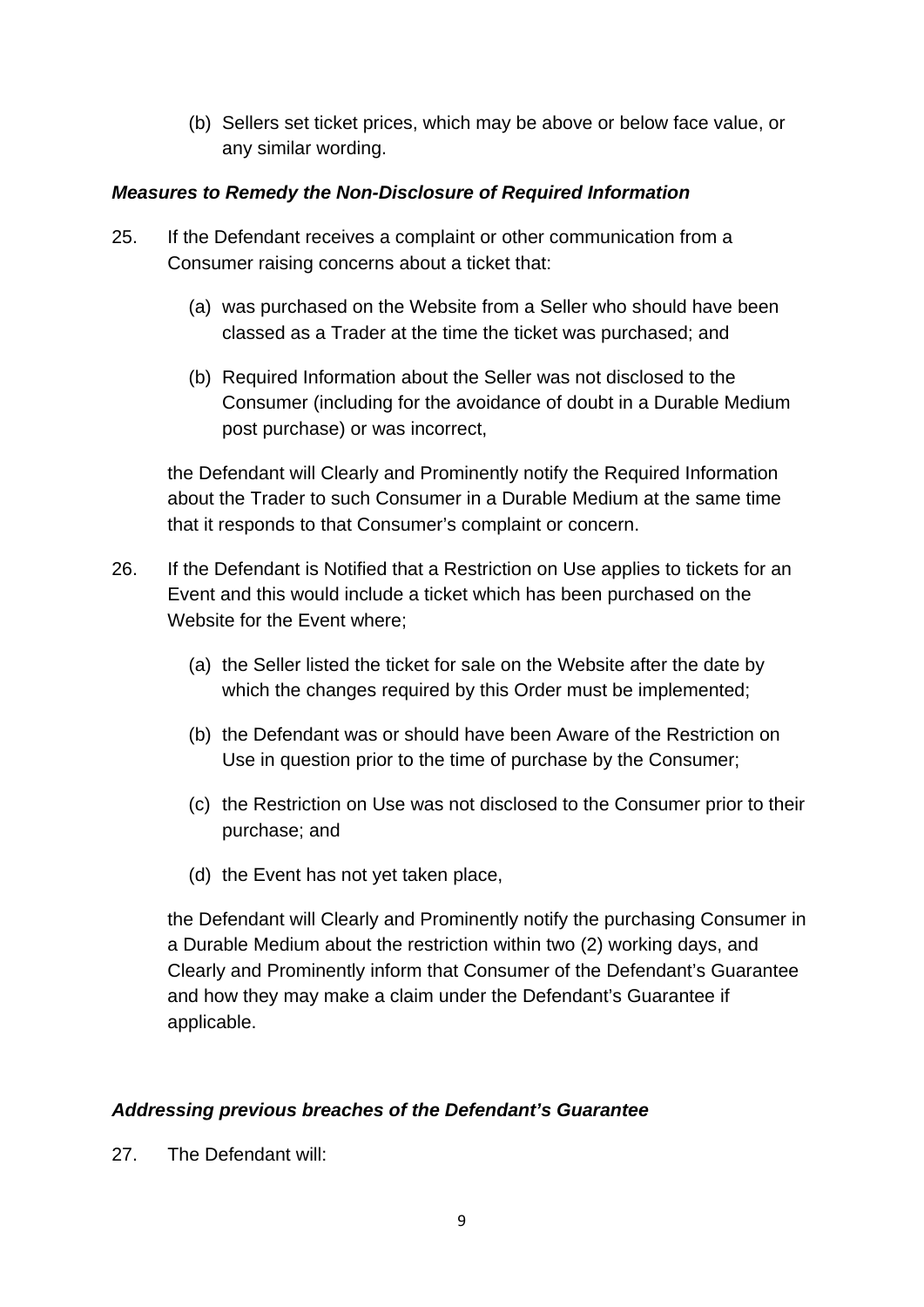- (a) identify all claims submitted by Consumers to the Defendant under the Defendant's Guarantee, on the basis that the Consumers were denied entry to an Event or had specific evidence from the Event Organiser that their tickets were invalid between 1 January 2016 and the date of this Order; and
- (b) reassess any claims which did not result in the Consumers identified in paragraph 27(a) receiving compensation against the terms of the Defendant's Guarantee, as it was at the time of the Consumer's claim.
- 28. The Defendant will produce a report detailing all those cases where it is satisfied that there was sufficient evidence to refuse a Consumer's claim in accordance with the terms of the Defendant's Guarantee as it was presented to Consumers as at the time of their claim under the Defendant's Guarantee.
- 29. In all other cases the Defendant will make payments to the Consumers in accordance with the terms of the Defendant's Guarantee and within fourteen (14) days of the report produced in accordance with paragraph 28.
- 30. The Defendant will, at its own expense, appoint a Monitoring Trustee to review the methodology employed in relation to paragraph 27(b) and the report produced in accordance with paragraph 28.
- 31. If the Monitoring Trustee decides that the methodology employed in relation to paragraph 27(b) was deficient, then the Defendant will repeat the exercise in accordance with the Monitoring Trustee's instructions.
- 32. If the Monitoring Trustee decides that a Consumer identified under paragraph 28 should have received compensation on the basis of what a Consumer could reasonably have expected at the time of the transaction – informed by the way that the Guarantee was presented to Consumers at that time and paragraph 19 of this Section, the Defendant will make the necessary payment within fourteen (14) days.

# *Compliance Policies*

- 33. The Defendant will introduce internal company policies and put in place training, monitoring and auditing procedures to ensure that this Order is complied with.
- 34. The Defendant will apply appropriate disciplinary measures, up to and including suspending a Seller from listing tickets on the Website for such period as the Defendant considers appropriate, if: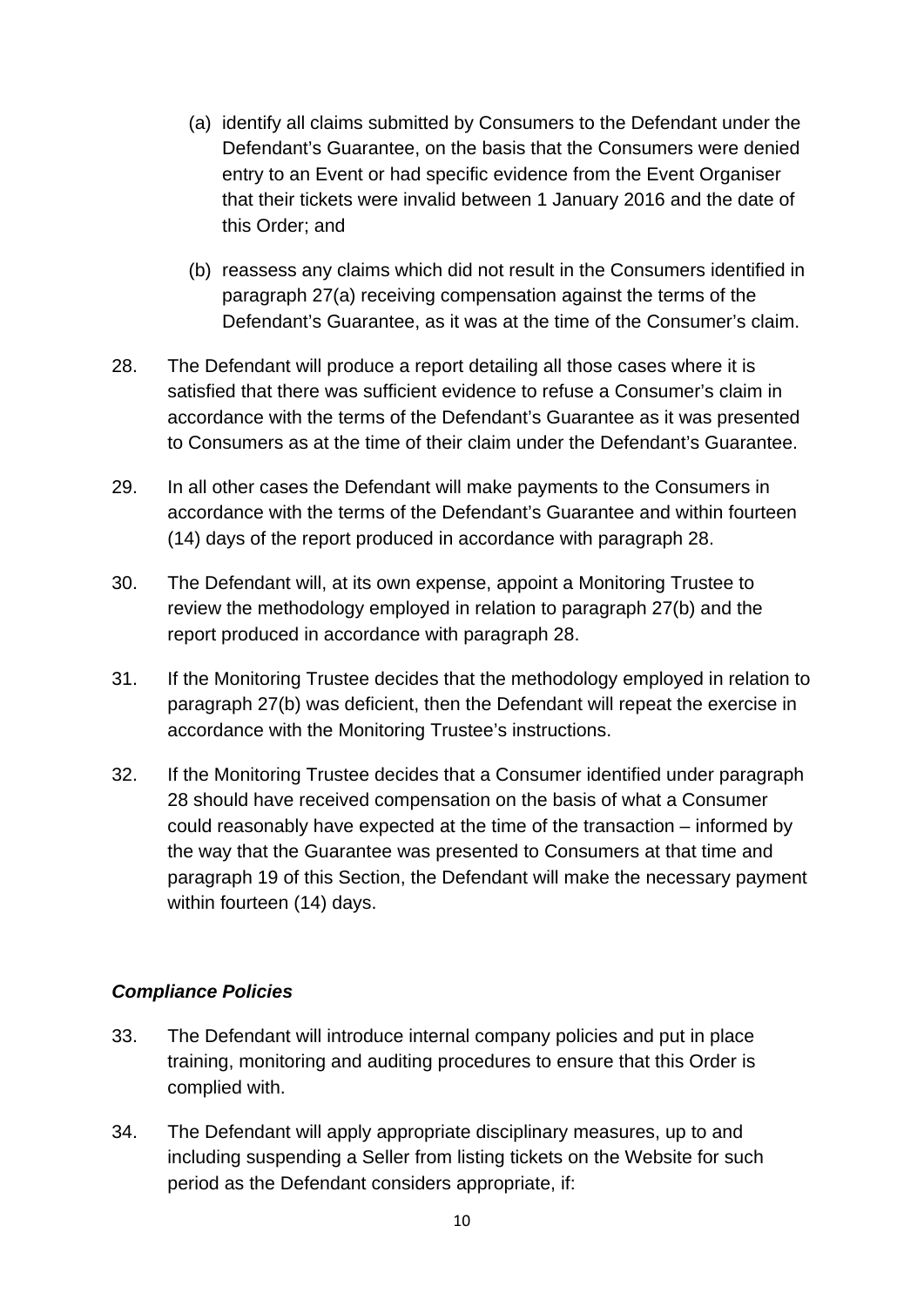- (a) the Seller is found by the Defendant to have repeatedly listed tickets on the Website with incorrect or incomplete Required Information; or
- (b) the Defendant is provided with a written statement from an Enforcement Authority notifying the Defendant that the Seller has repeatedly failed to disclose Required Information (including without limitation that they are a trader for the purposes of consumer protection law), on the Website.

# *Recording and Reviewing Compliance with this Order*

35. The Defendant will comply with the requirements of Section B3 of this Order.

### *Supplemental*

- 36. Nothing in this Order:
	- (a) limits or restricts Consumers' existing statutory or contractual rights (or the Defendant's obligations in respect of these rights) in any way;
	- (b) constitutes approval or certification of the Website as complying with consumer protection laws; or
	- (c) precludes the Defendant from making further changes to the Website:
		- (i) if required by law;
		- (ii) to provide a higher standard of consumer protection; or
		- (iii) subject to (i). above provided that such changes are consistent with the terms of this Order,

and the Defendant will not make any statement or claim, either publicly or to any Person, which says, implies or could be taken to imply the opposite.

### **Section B1 - Disclosure of Information on the Website**

1. From the time the Event Page is live, the existence and details of any Event Wide Restrictions of which the Defendant is Aware will be Clearly and Prominently displayed on at least the Event Page and the final check-out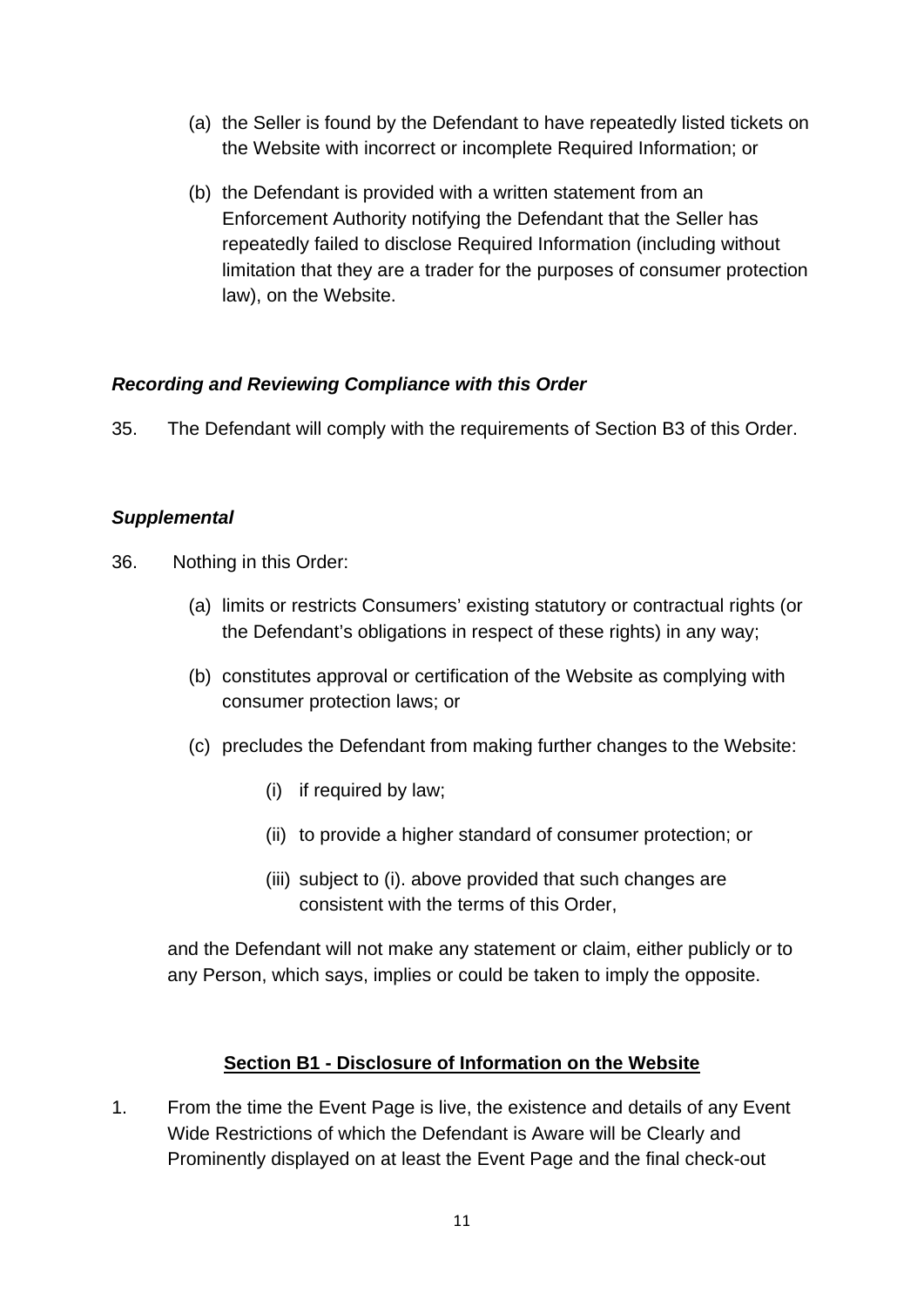page (or equivalent) where the Consumer clicks to confirm the purchase of the ticket on the Website. This requirement may be satisfied by displaying the Event Wide Restrictions in a pop-up display provided that the pop-up display:

- (a) is presented in an appropriate font, size, colour and position to enable the Consumer to easily identify, read and understand the information; and
- (b) requires that the Consumer confirm they have read the information before they are able to proceed.
- 2. Where applicable, the following information of which the Defendant is Aware will be Clearly and Prominently displayed on each ticket listing on an Event Page (either in writing or indicated through a suitable label or icon):
	- (a) the block/area and row (where applicable) for that ticket;
	- (b) whether there is a Restriction on Use which applies to that ticket (with the exception of an Event Wide Restriction displayed in accordance with paragraph 1 of this Section);
	- (c) whether the Seller of the ticket is a Trader;
	- (d) whether the Seller of the ticket is Connected; and
	- (e) the Face Value of the ticket,

provided that the information listed in b., c. and d. above need not be displayed on ticket listings on an Event Page on 'mobile' and 'App' based formats, due to limitations of space.

- 3. If the Defendant is Aware that Required Information is applicable to a ticket, all such Required Information (other than an Event Wide Restriction displayed in accordance with paragraph 1 of this Section and the Trader's postal address) will be Clearly and Prominently displayed on at least the following pages of each ticket listing on the Website:
	- (a) the first individual ticket listing page (or equivalent) which shows the details of any specific ticket listing(s) selected by the Consumer; and
	- (b) the final check-out page (or equivalent) where the Consumer clicks to confirm the purchase of the ticket on the Website.
- 4. A Trader's postal address (as provided by the Trader) will be displayed on the final checkout page where the Consumer clicks to confirm the purchase of the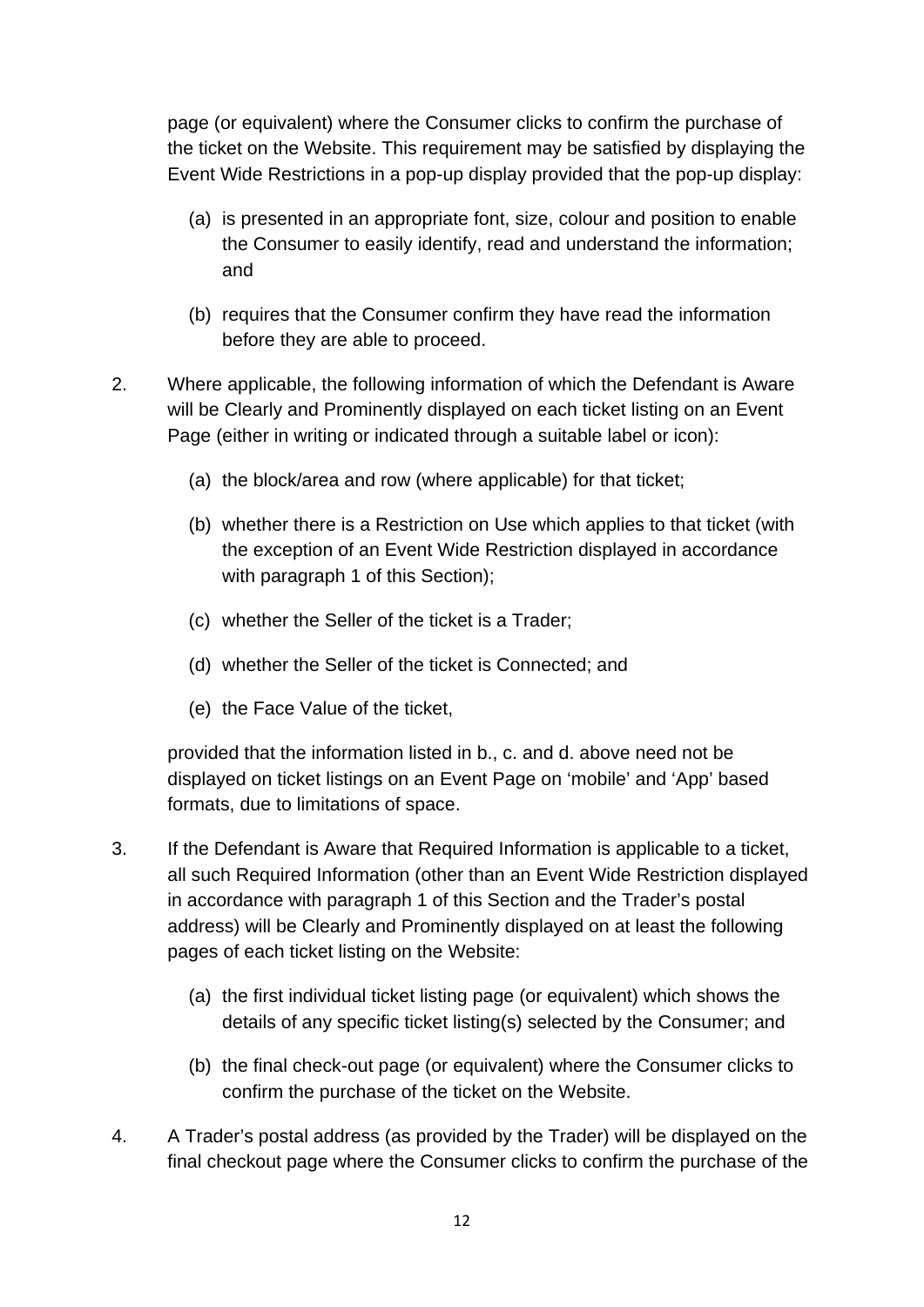ticket on the Website, but may be displayed by clicking on a link or pop-up display (which will be Prominently displayed) to reveal the Trader's address (as provided by the Trader).

- 5. Wherever a Restriction on Resale is displayed on the Website, a message stating:
	- (a) that the ticket may be invalid for entry to the Event; and
	- (b) whether the Defendant's Guarantee will cover such a situation,

will also be Clearly and Prominently displayed (where applicable on the same pop-up as the Restriction on Resale itself is displayed). The Defendant is not required to display this message if the Restriction on Resale does not purport to prevent resale on the Website (for example if an Event Organiser has approved the resale of tickets for an Event through the Website). For the avoidance of doubt, this does not affect the requirement to display the details of the Restriction on Resale itself in accordance with this Section.

# **Section B2 Mandatory Facility**

### *General*

1. Fields in the Mandatory Facility must require the Seller to actively make a selection or enter the information specified.

### *Trader Information*

- 2. Prior to listing a ticket for sale on the Website, a Seller will be required to have confirmed:
	- (a) whether or not they are a Trader and if so, their identity (which may for the avoidance of doubt be a trading name) and postal address; and
	- (b) whether or not they are Connected in relation to the Event for which they are listing tickets and, if so, how they are Connected.
- 3. Sellers will be able, but not required, to provide a VAT number and/or other company details such as a company registration number.
- 4. So long as the information required by paragraph 2 of this Section is linked to each relevant ticket listed for sale on the Website by a Seller, the Seller need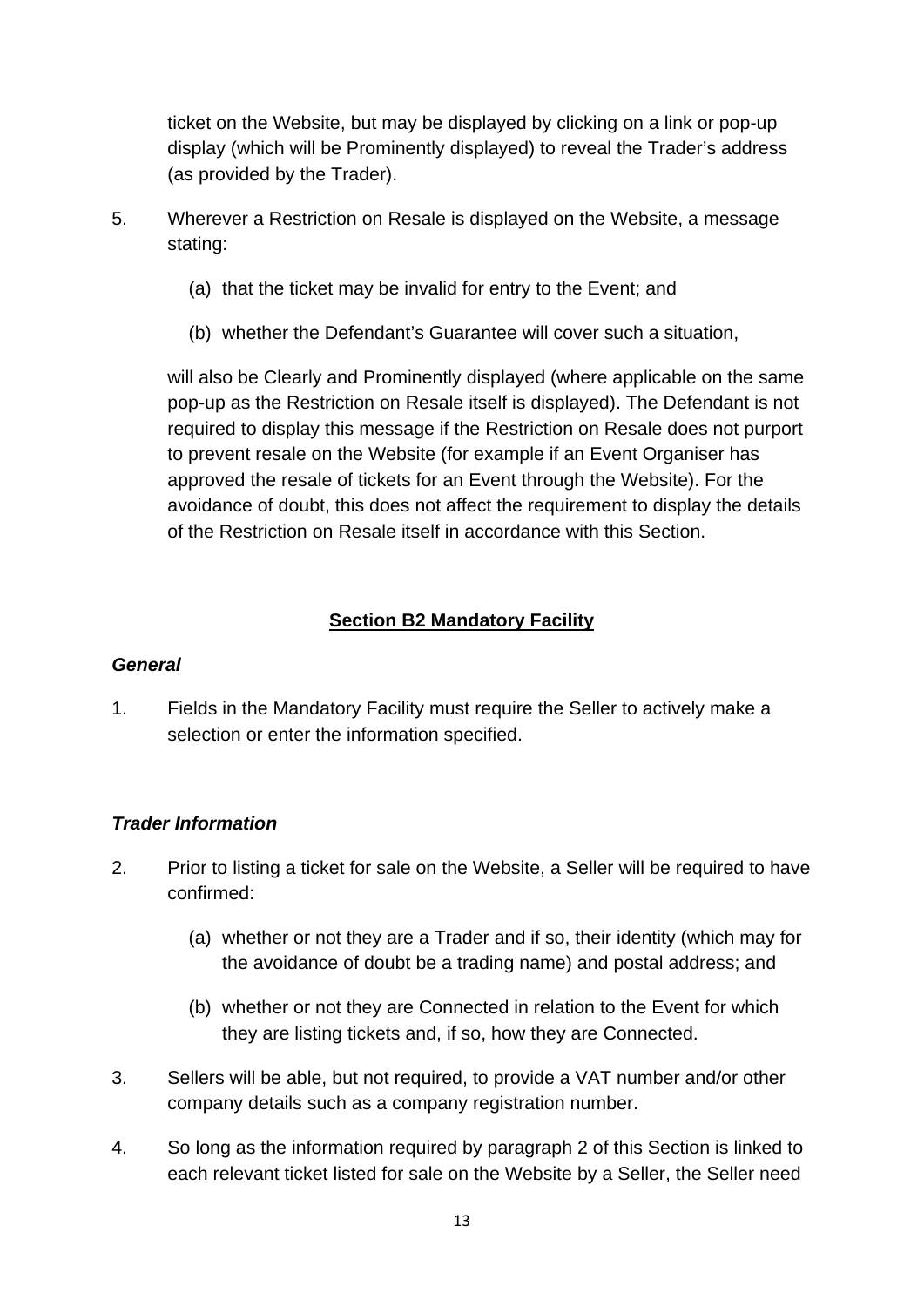only provide the information once (for the avoidance of doubt the information must still be displayed in relation to each of those tickets).

- 5. An explanation about when a Seller is likely to be acting as a Trader will be Clearly and Prominently displayed to Sellers at the point at which the Seller is asked to confirm whether they are a Trader (provided that such explanation may be displayed in a pop-up or equivalent manner). Subject to any contrary ruling by a UK court of record specifically on when a person who lists or purports to list tickets for resale should be categorised as a trader, this explanation will include the following indicators of when a Seller is likely to be acting for the purposes of their trade, business, craft or profession:
	- (a) the Seller regularly sells tickets with the intention of making a profit (the sales do not have to be on [www.viagogo.co.uk\)](http://www.viagogo.co.uk);
	- (b) the Seller sells tickets through a registered company, is a sole trader, has a VAT number or pays people to sell tickets on their behalf; or
	- (c) the Seller is paid to sell tickets.
- 6. An explanation of section 90(6) of the Consumer Rights Act 2015 (as in force at the time) will be Clearly and Prominently displayed to Sellers at the point at which the Seller is asked to confirm whether they are Connected (save that for 'mobile' and 'App' based formats the explanation may be displayed in a pop-up or equivalent manner).

# *Restrictions on Use*

- 7. Prior to listing a ticket for sale on the Website, a Seller will be required to confirm whether the ticket is subject to any Restrictions on Use and, if so, be required to specify the Restrictions on Use applicable to the ticket either by:
	- (a) selecting the applicable restriction(s) from a list of common Restrictions on Use which may apply to tickets; or
	- (b) if the ticket is subject to a Restriction on Use which is not included in that list, submitting the applicable restriction(s) to the Defendant for disclosure, for example through a free text field or other contact method such as email.
- 8. The information required in paragraph 7 of this Section can be provided for multiple tickets at once so long as the same Restrictions on Use apply to all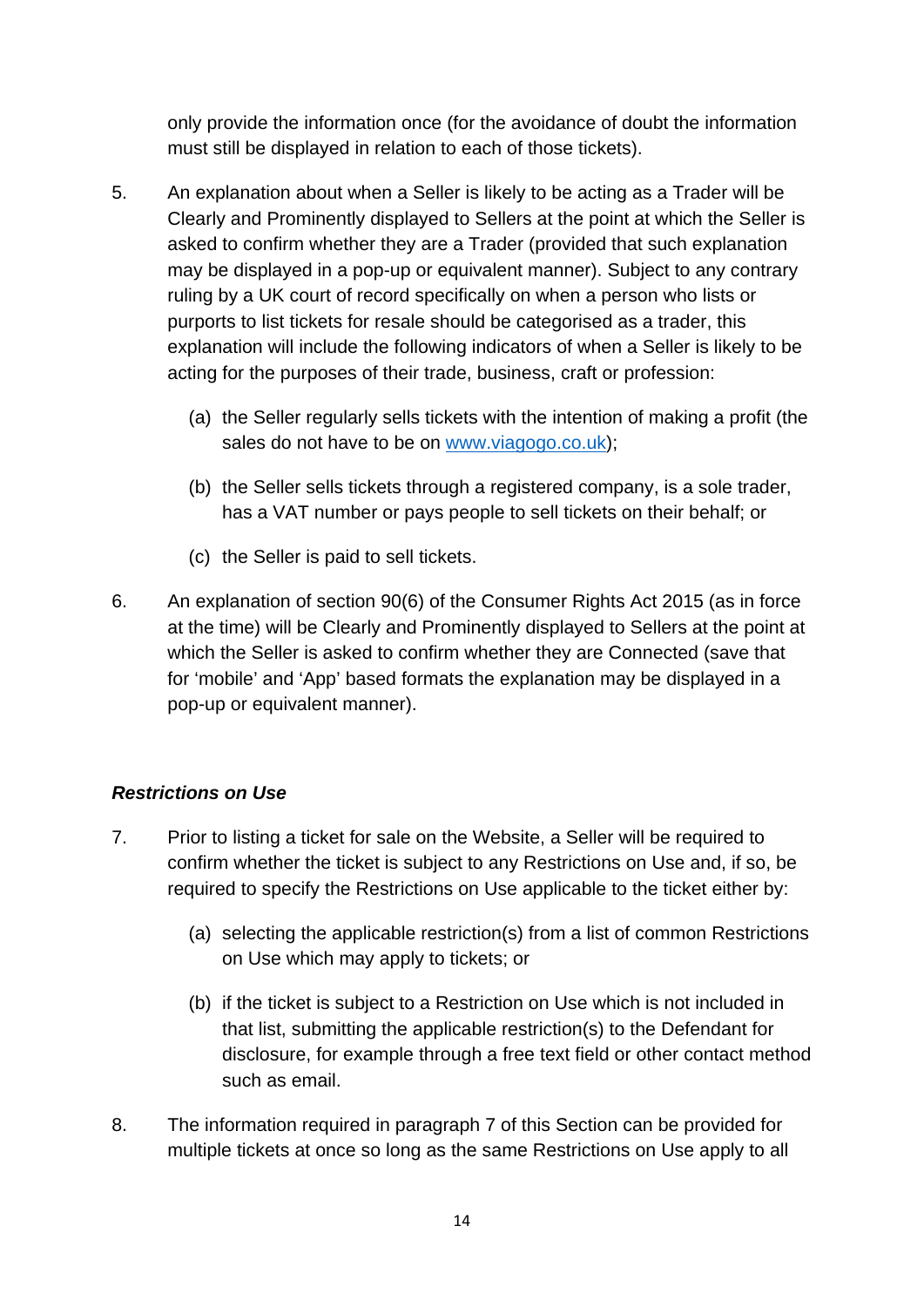the tickets (for the avoidance of doubt the information must still be displayed in relation to each of those tickets).

- 9. The list of common Restrictions on Use referred to in paragraph 7.a. of this Section will include but not be limited to the following<sup>1</sup>:
	- (a) A restriction or purported restriction on re-selling the ticket. For the avoidance of doubt, any restriction or purported restriction will only need to be listed in general terms (and not constitute a verbatim publication of the exact wording of the restriction or purported restriction);
	- (b) the requirement to hold documentation to show that they are the original purchaser (for example ID or a booking confirmation);
	- (c) the requirement to meet or attend the Event with the Seller or any Person determined by the Seller;
	- (d) the requirement that a ticket holder be of a certain age;
	- (e) the requirement that a ticket holder below a certain age be accompanied by someone of a certain age; or
	- (f) the requirement that a ticket holder possess specific characteristics to be able to use the ticket, and if so, what those characteristics are (such as student, disabled, membership). For the avoidance of doubt these may be presented as separate restrictions to be selected by the Seller.
- 10. So that it is clear to the Seller the types of restrictions they should be disclosing, sufficient explanation of what constitutes Restrictions on Use must be Clearly and Prominently provided to the Seller at the point at which the Seller is asked to confirm whether any Restrictions on Use apply (save that for 'mobile' and 'App' based formats such explanation may be displayed in a pop-up or equivalent manner). This explanation may take the form of either:
	- (a) appropriate guidance prepared by the Defendant; or
	- (b) the list of common Restrictions on Use described in paragraph 9 of this Section.

<sup>&</sup>lt;sup>1</sup> Save that the Defendant will not be required to include a restriction in the list of common Restrictions on Use if the Defendant prohibits the listing of tickets for Events which are subject to such a restriction or prohibits the use of such a restriction by Sellers, and the Defendant's operational processes prevent any ticket to which such a restriction applies from being listed on the Website.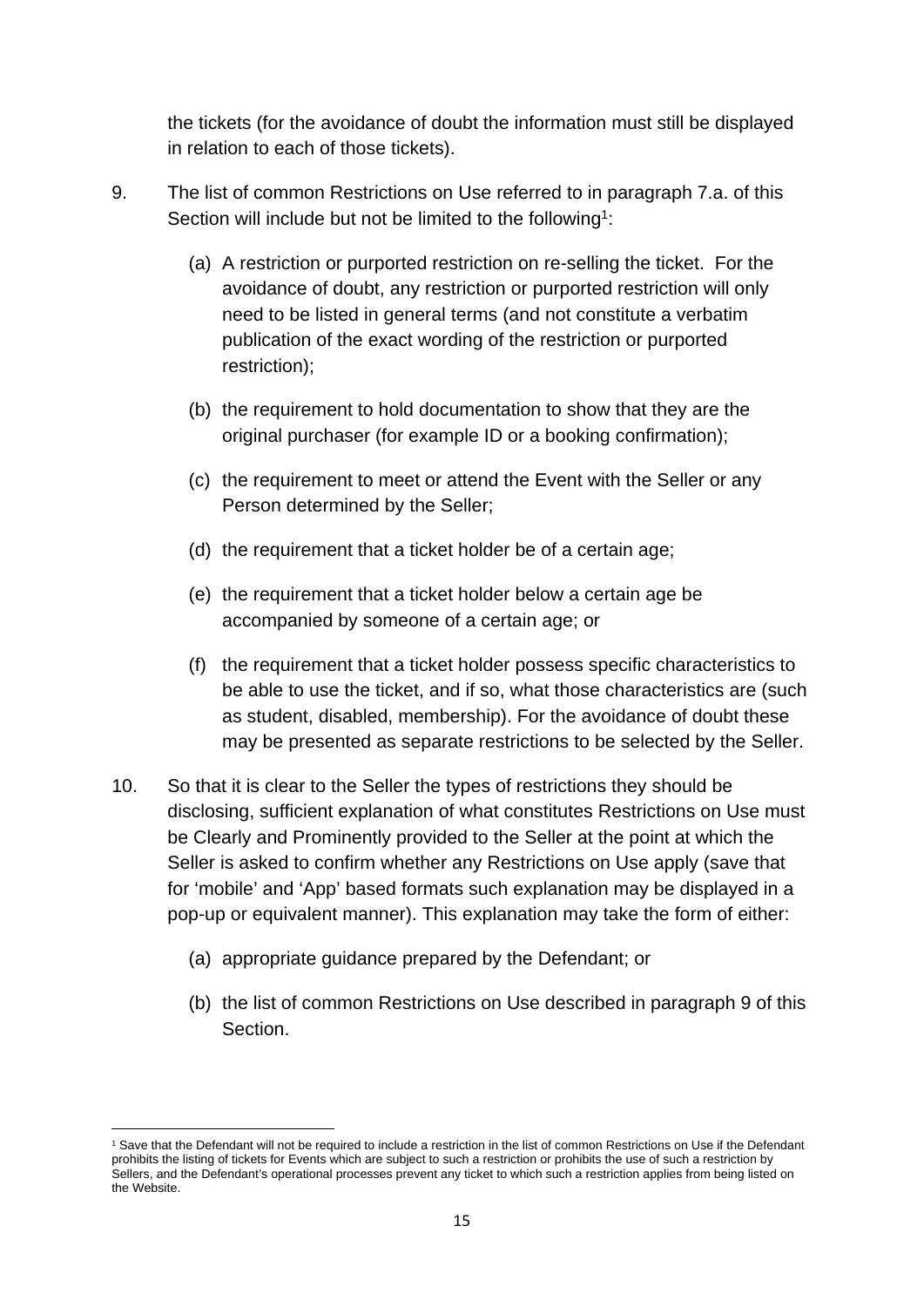# *Seating and Related Details*

- 11. Prior to listing a ticket for sale on the Website, a Seller will be required to confirm whether the ticket is a standing or seated ticket and, where applicable to the ticket:
	- (a) the block/area that has been specified for the ticket; or that no block/area has been specified for the ticket; and
	- (b) if the ticket is seated:
		- (i) the row that has been specified for the ticket; and
		- (ii) the seat that has been specified for the ticket.
- 12. The information required in paragraph 11 of this Section can be provided for multiple tickets at once to the extent that the same information applies to all the tickets (for the avoidance of doubt the information must still be displayed in relation to each of those tickets, as set out in this Order).
- 13. A Seller will only be able to enter alpha-numeric values for the seat details unless the Defendant determines that seat details in another format have been issued for that Event.
- 14. A Seller will not be able to list a seated ticket without providing row and seat details. If the Defendant determines that seated tickets for an Event have been sold by an Official Seller without a specified row and/or seat (and the Defendant has not been Notified that this information has been provided) the Defendant may dispense with this requirement for that Event.
- 15. A Seller will not be able to list a ticket with a block/area, row and seat that is the same:
	- (a) as any other ticket that has been listed by that Seller on the Website for that Event unless the ticket has previously been returned to the Defendant; or
	- (b) as any other ticket currently listed by another Seller on the Website for that Event unless the Defendant has determined, based on evidence from a ticket or booking confirmation issued by an Official Seller, that the details provided for the ticket are correct. If the Defendant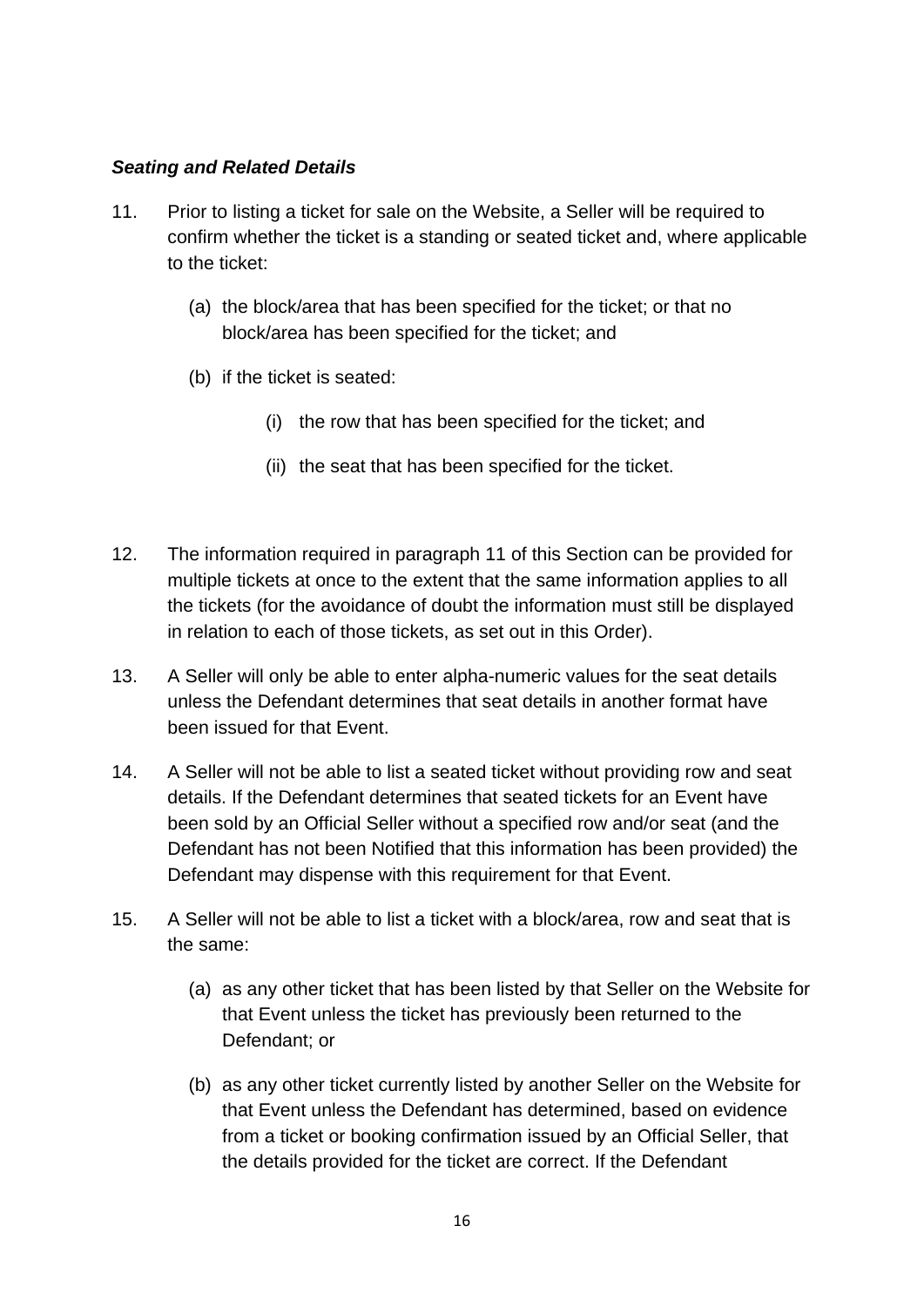determines that the details for the ticket are correct, all other tickets listed with the same block/area, row and seat for that Event by other Sellers must be immediately removed from the Website.

### *Face Value*

- 16. Prior to listing a ticket for sale on the Website, a Seller will be required to confirm the Face Value of the ticket.
- 17. The information required in paragraph 16 of this Section can be provided for multiple tickets at once to the extent that the same information applies to all tickets (for the avoidance of doubt the information must still be displayed in relation to each of those tickets).
- 18. A Seller must only be able to enter monetary values for the Face Value of the ticket, and must not be able to enter a range of values or give a null value entry (for example £0.00) for the Face Value of the ticket.

# *Speculative Selling*

- 19. Prior to listing a ticket for sale on the Website, a Seller will be required to confirm that they have purchased or been issued the ticket or have a right to purchase or be issued the ticket.
- 20. The information required in paragraph 19 of this Section can be provided for multiple tickets at once to the extent that the same information applies to all tickets.

# **Section B3 - Recording and Reviewing Compliance**

- 1. The Defendant must create and maintain sufficient records to allow it to demonstrate that it has complied with this Order. This will include but not be limited to maintaining a record of:
	- (a) all tickets listed for sale on the Website (such records must, as a minimum, record the Required Information as it applies to each ticket);
	- (b) all updates made to the Website in accordance with paragraph 13 of Section A;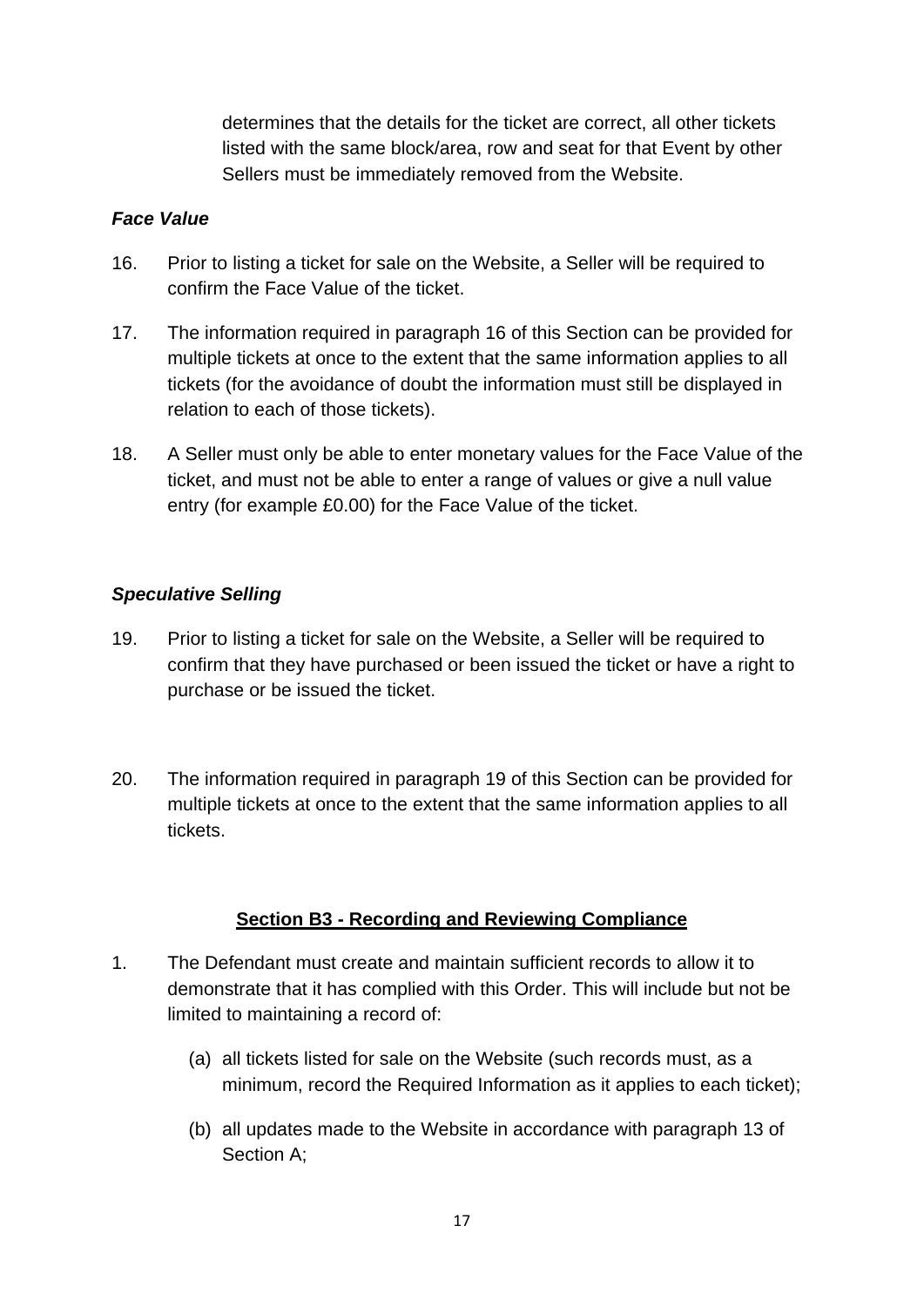- (c) all communications with Consumers in relation to matters arising from or related to this Order;
- (d) the reasons for any refusal to provide the compensation or other remedy sought by a Consumer;
- (e) all notifications or other communications with an Event Organiser or Enforcement Authority in relation to matters arising from or related to this Order and the action taken by the Defendant in response;
- (f) each Seller who is subject to disciplinary action in accordance with paragraph 34 of Section A; and
- (g) all determinations made by the Defendant in relation to each of paragraphs 6, 7, 8 and 11 of Section A and paragraphs 13, 14, and 15 of Section B2 and the reasons for each of the Defendant's determinations.
- 2. All records created in accordance with paragraph 1 of this Section must be kept by the Defendant for at least two (2) years.
- 3. The Defendant must, at its own expense, appoint a Reviewer to carry out:
	- (a) the Initial Compliance Review; and
	- (b) the Annual Compliance Reviews.
- 4. The Initial Compliance Review and Annual Compliance Review should be carried out in accordance with the following requirements:
	- (a) Each review should enable the Reviewer to determine whether:
		- (i) for the Initial Compliance Review, the Defendant has made the changes required to comply with this Order;
		- (ii) for the Annual Compliance Review, the Defendant has complied with this Order and has followed any recommendations made in the Initial Compliance Review or a previous Annual Compliance Review; and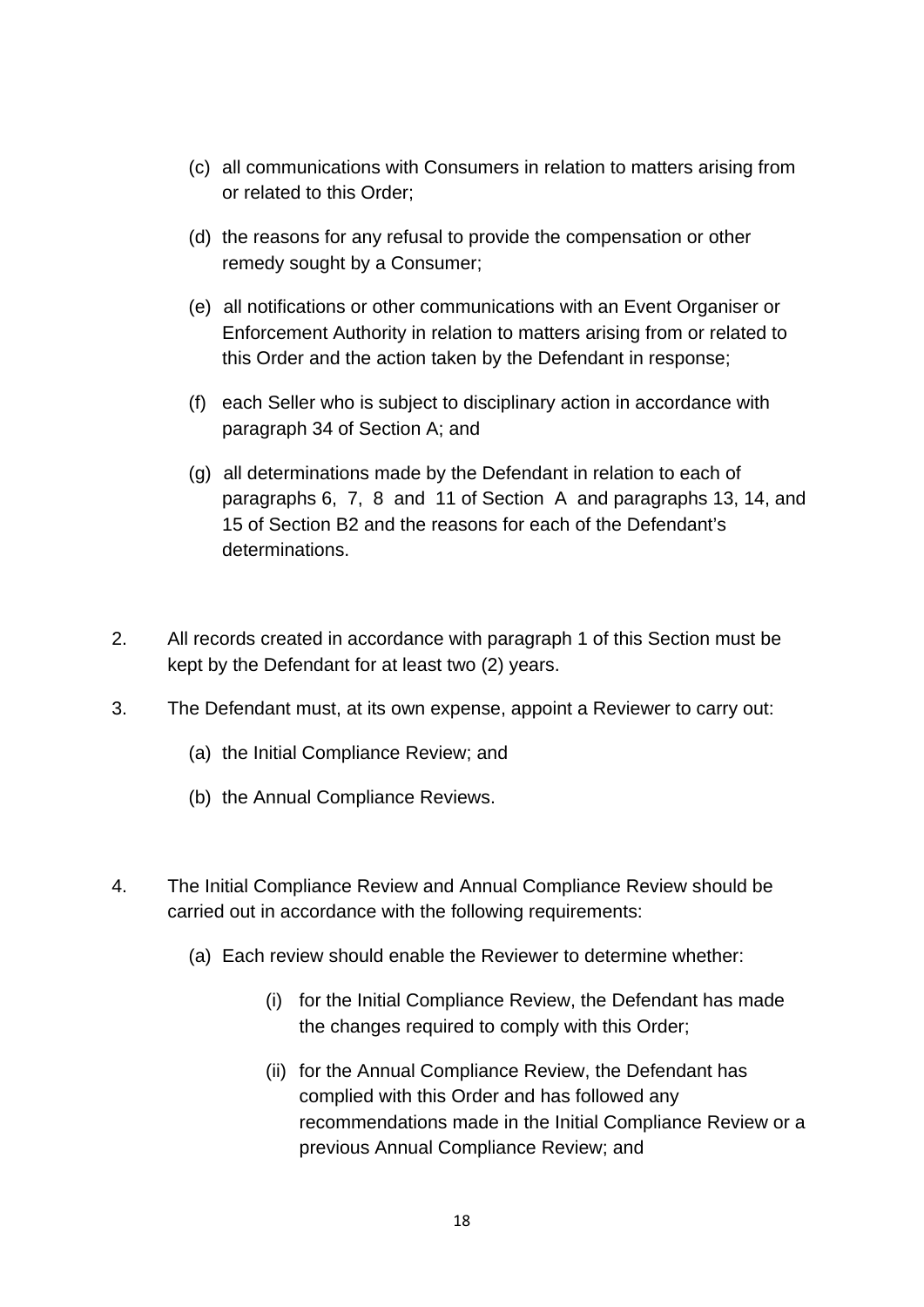- (iii) the Defendant's relevant staff have been appropriately trained to ensure compliance with this Order.
- (b) The Defendant must ensure that the Reviewer has access to all relevant sources of information which they require to carry out the review, including but not limited to:
	- (i) records of all Events and tickets listed on the Website in the preceding two (2) years from the date of each review or any subset of these records (such records to include all information submitted by the Seller about the tickets or added to the relevant ticket listing by the Defendant);
	- (ii) records of all Sellers who have listed tickets on the Website in the preceding two (2) years from the date of each review (such records to include all information provided by the Seller and the values and volumes of tickets listed and sold by the Seller);
	- (iii) representative examples of the Website's Seller registration process, ticket listing process and ticket purchase process;
	- (iv) the policies and procedures referred to in paragraph 33 of Section A; and
	- (v) all other records referred to in paragraph 1 of this Section.

Notwithstanding paragraphs 4(b)(i) and 4(b)(ii), prior to the second Annual Compliance Review, the Reviewer must have access to such records dating from the date of entry into force of this Order.

- 5. Upon completion of each review, the reviewer must provide a Compliance Report to the Defendant.
- 6. Each Compliance Report must state:
	- (a) For the Initial Compliance Review:
		- (i) the information inspected by the Reviewer;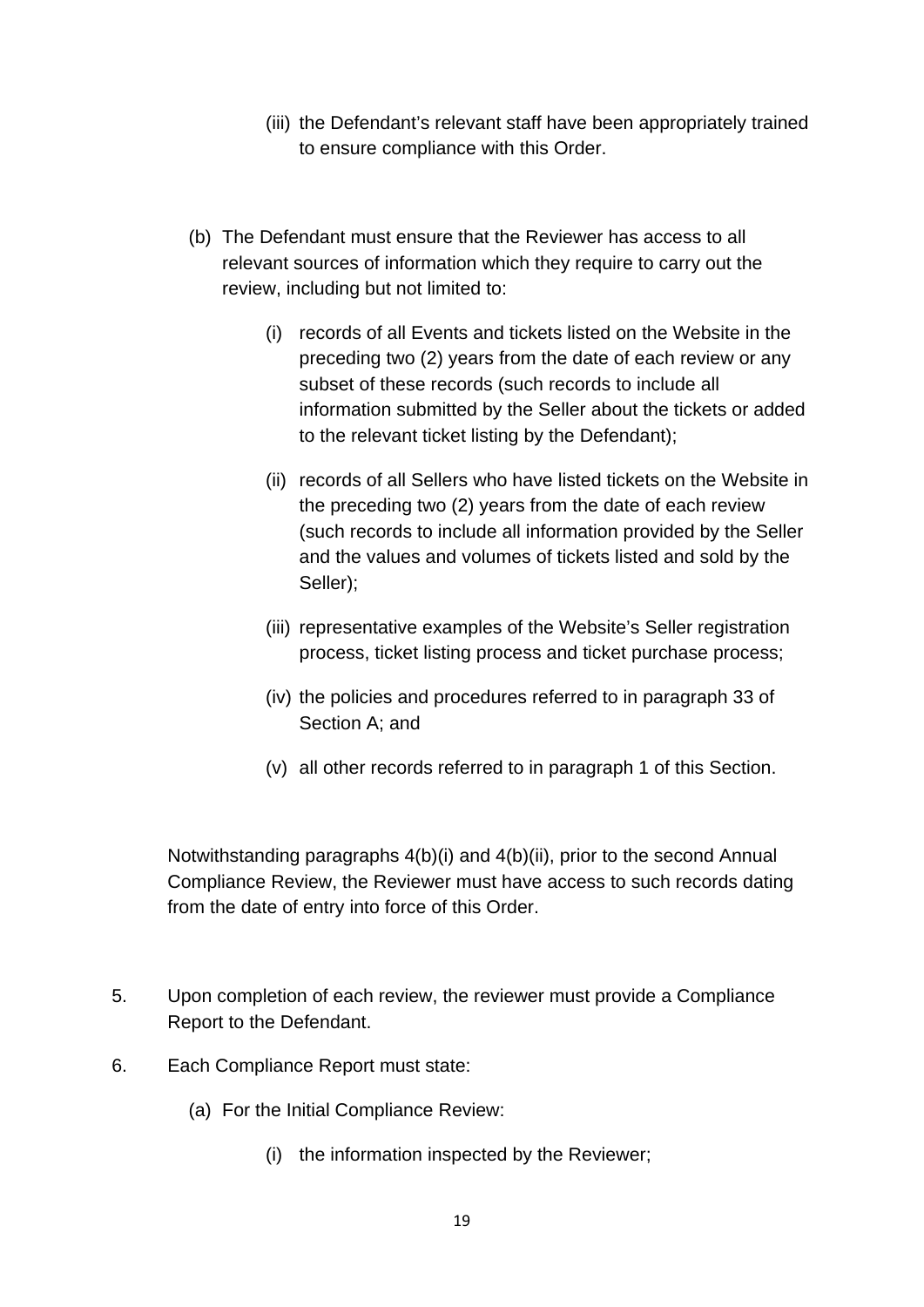- (ii) whether the Defendant has made the changes required to comply with this Order;
- (iii) if further changes are still required to comply with this Order, the reasons for this and the steps which the Reviewer recommends should be taken to remedy this; and
- (iv) whether the Defendant's relevant staff have been appropriately trained to ensure compliance with this Order.
- (b) For the Annual Compliance Review:
	- (i) the information inspected by the Reviewer;
	- (ii) whether the Defendant has complied with this Order;
	- (iii) whether any recommendations made in the Initial Compliance Review or a previous Annual Compliance Review have been followed;
	- (iv) if the review finds that the Defendant has failed to comply with any requirement of this Order or any previous recommendation, why this has occurred;
	- (v) the recommendations required to remedy any breaches of this Order; and
	- (vi) whether the Defendant's relevant staff have been appropriately trained to ensure compliance with this Order.
- 7. Within one (1) month of receiving a Compliance Report, the Defendant must implement all changes recommended in the Compliance Report or if the changes cannot be implemented within one (1) month, explain to the Reviewer and the Claimant why this is the case.
- 8. The Reviewer must update the Compliance Report to reflect the changes made by the Defendant or to specify when the changes must be made by, and send the report to the Claimant for approval, such approval not to be unreasonably withheld.
- 9. The Defendant must provide the Claimant with any further information the Claimant requires to satisfy itself that the Defendant has complied with the requirements of this Order, including but not limited to: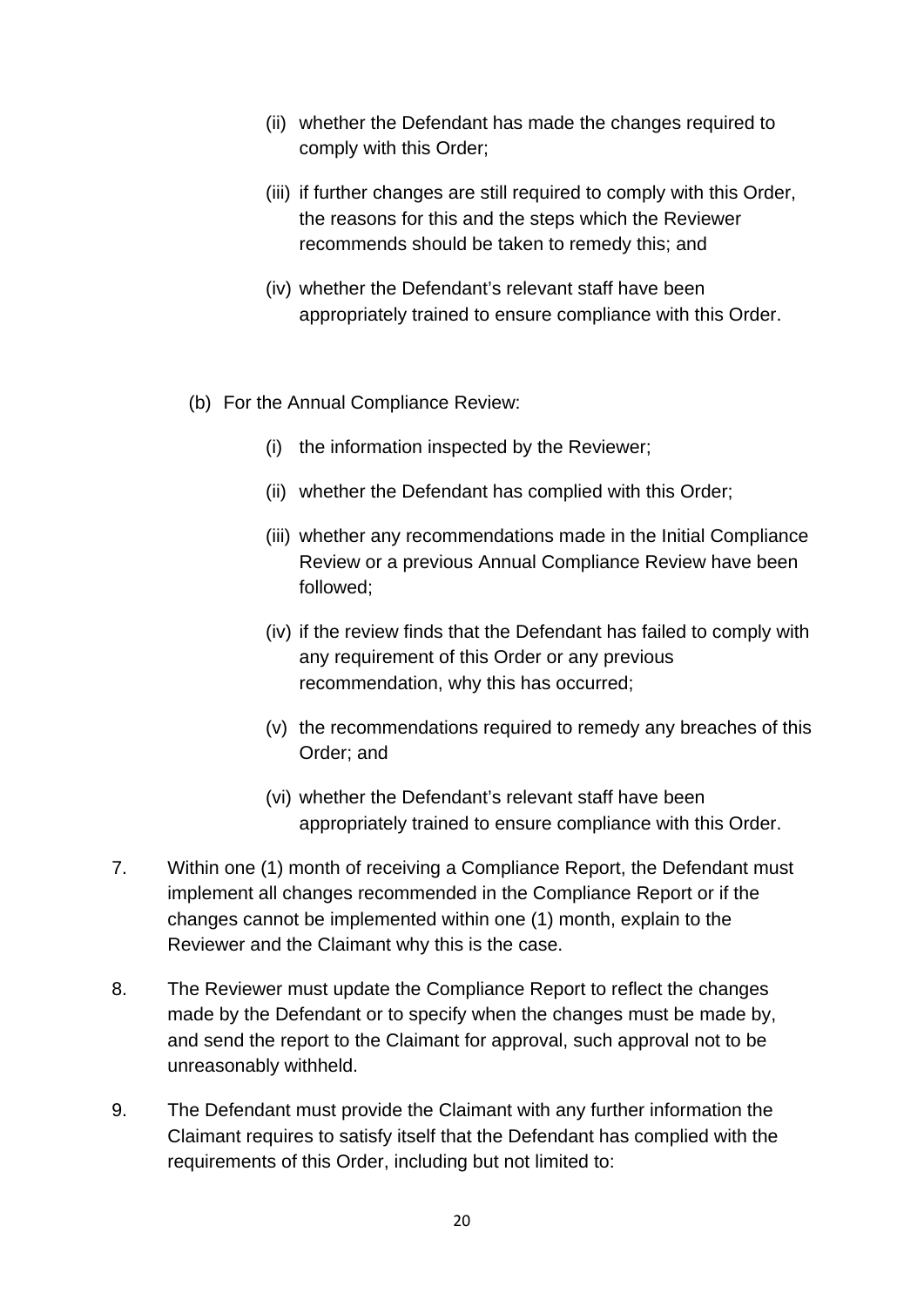- (a) analysis of Sellers, broken down by Seller category (including but not limited to Traders, Associates and any commercial partnerships in force). Such analysis should include:
	- (i) the number of active Sellers in each category;
	- (ii) listings volumes, listings values, sales volumes and sales values by category and/or histograms mapping the distribution of such variables by Seller volumes; and
	- (iii) analysis of the criteria by which each Seller classified as a Trader or Associate in the period as a result of Regular Checks was classified as such;
- (b) analysis of the proportion of Events, listings, tickets, sales volumes and/or sales values for which the required information was disclosed, by Seller or Seller category;
- (c) details (and supporting documentation) of the Seller registration process, ticket listing process and ticket purchase process on the Website, including details of relevant changes to such processes where these changes are relevant to this Order, the rationale for such changes and any available analysis of their effect;
- (d) details of any policies and procedures established to ensure compliance with this Order or with each Compliance Report;
- (e) details of any amendments to agreements with buyers or Sellers for the purposes of complying with this Order or for each Compliance Report;
- (f) details of all complaints received by the Defendant; and
- (g) all other records which the Defendant is required by this Order to keep.

# **Section C Definitions**

1. Defined terms in this Order have the following meanings. Where applicable, the singular includes the plural and vice versa.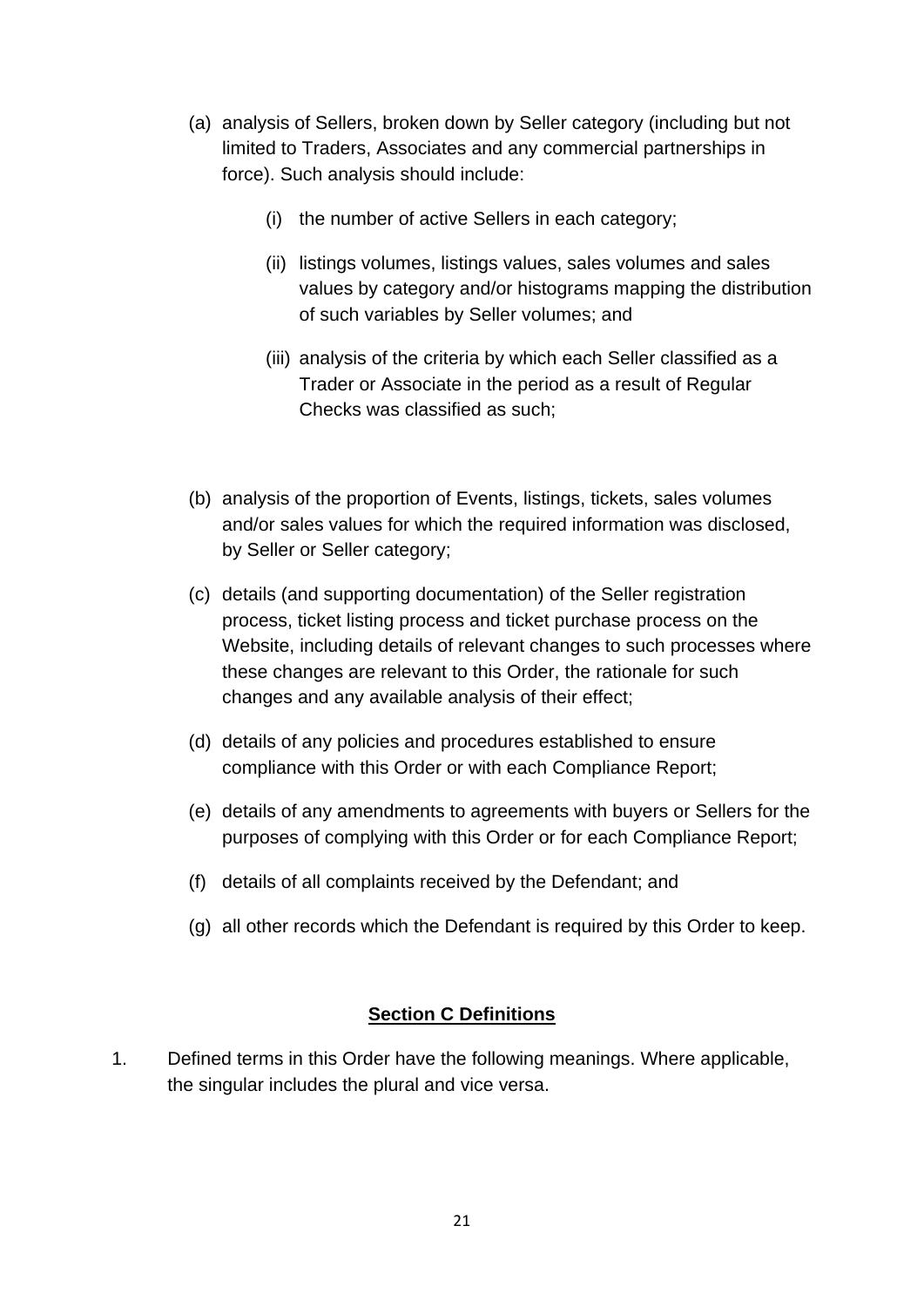- 2. **Annual Compliance Review** means a review to be undertaken in accordance with this Order completed by 1 October each year for a period of five (5) years from date of this Order to determine whether the Defendant has complied with the Order and followed any recommendations made in the Initial Compliance Review or a previous Annual Compliance Review.
- 3. **Associate** means any Person who:
	- (a) uses the same postal address or contact details as the Seller;
	- (b) uses the same banking or payment details as the Seller; or
	- (c) the Defendant has been notified in writing by an Enforcement Authority, that the Enforcement Authority has reasonable grounds to believe, is, or is likely to be, co-operating with, assisting or being assisted by the Seller with the listing of tickets for sale on the Website.
- 4. **Aware** means Required Information:
	- (a) which a Seller has provided to the Defendant;
	- (b) which was identified by Pre-Setup Checks;
	- (c) about which the Defendant has been Notified;
	- (d) which was identified by Regular Checks; or
	- (e) which is applicable to the sale of tickets for the Event on the Primary Market and has been provided to the Defendant because the Defendant:
		- (i) is an Official Seller for the Event;
		- (ii) has entered into an official partnership for the Event; or
		- (iii) is otherwise a Seller.
- 5. **Clearly** means information must be displayed in plain English and, so far as the Defendant can determine from the information of which it is Aware, be:
	- (a) complete;
	- (b) correct; and
	- (c) not misleading.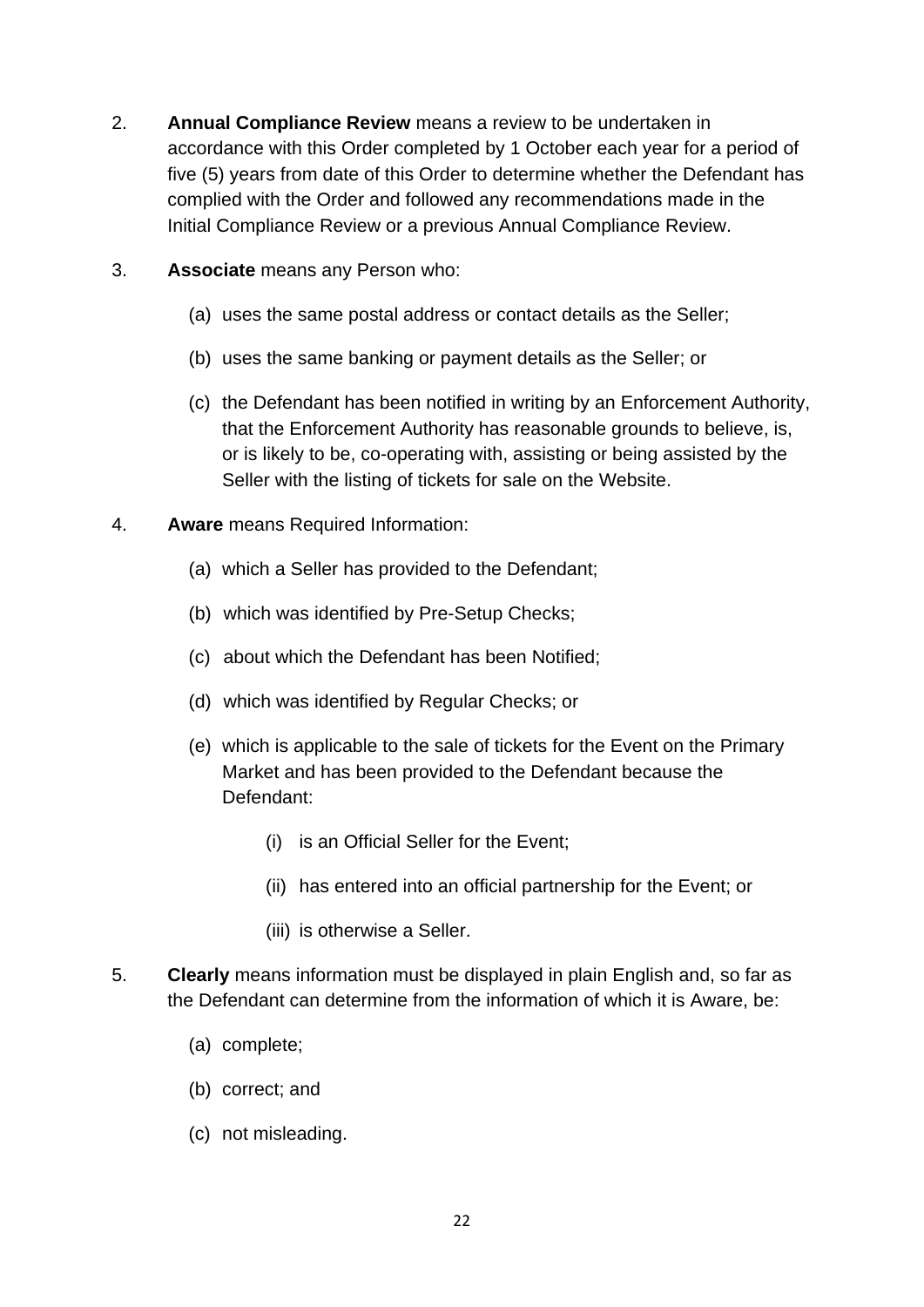- 6. **Complaint and Claim Handling Process** means a complaint and claim handling process that is effective and consistent with the Relevant Consumer Protection Legislation and ISO 10002:2014 Customer satisfaction – Guidelines for complaints handling in organisations.
- 7. **Compliance Report** means a report prepared by the Reviewer in accordance with Section B3 and provided to the Claimant in order to determine whether the Defendant has complied with the Order.
- 8. **Connected** means that the Seller is a person that falls within section 90(6) of the Consumer Rights Act 2015 in relation to a ticket.
- 9. **Consumer** means a natural person acting for purposes not related to his or her business or professional activities and, for the avoidance of doubt, not an Event Organiser.
- 10. **Defendant's Guarantee** means any guarantee, offer, promise or other commitment made by the Defendant in respect of a ticket purchased on the Website.
- 11. **Durable Medium** has the same meaning as in Regulation 5 of the Consumer Contracts (Information, Cancellation and Additional Charges) Regulations 2013.
- 12. **Enforcement Authority** means any trading standards body or other government body (including the Claimant) responsible for enforcing any UK or European Union law in respect of a consumer law matter affecting UK consumers.
- 13. **Event** means a specific performance, sporting fixture or equivalent scheduled for a specific venue on a specific date and time.
- 14. **Event Organiser** has the same meaning as "Organiser" in section 95(1) of the Consumer Rights Act 2015.
- 15. **Event Page** means any page on the Website which displays multiple ticket listings for an Event.
- 16. **Event Wide Restriction** means a Restriction on Use that applies or appears to apply to all tickets for an Event.
- 17. **Face Value** means the amount stated on the ticket as its price.
- 18. **Initial Compliance Review** means a review completed within three (3) months of the date the changes required by the Order are to be implemented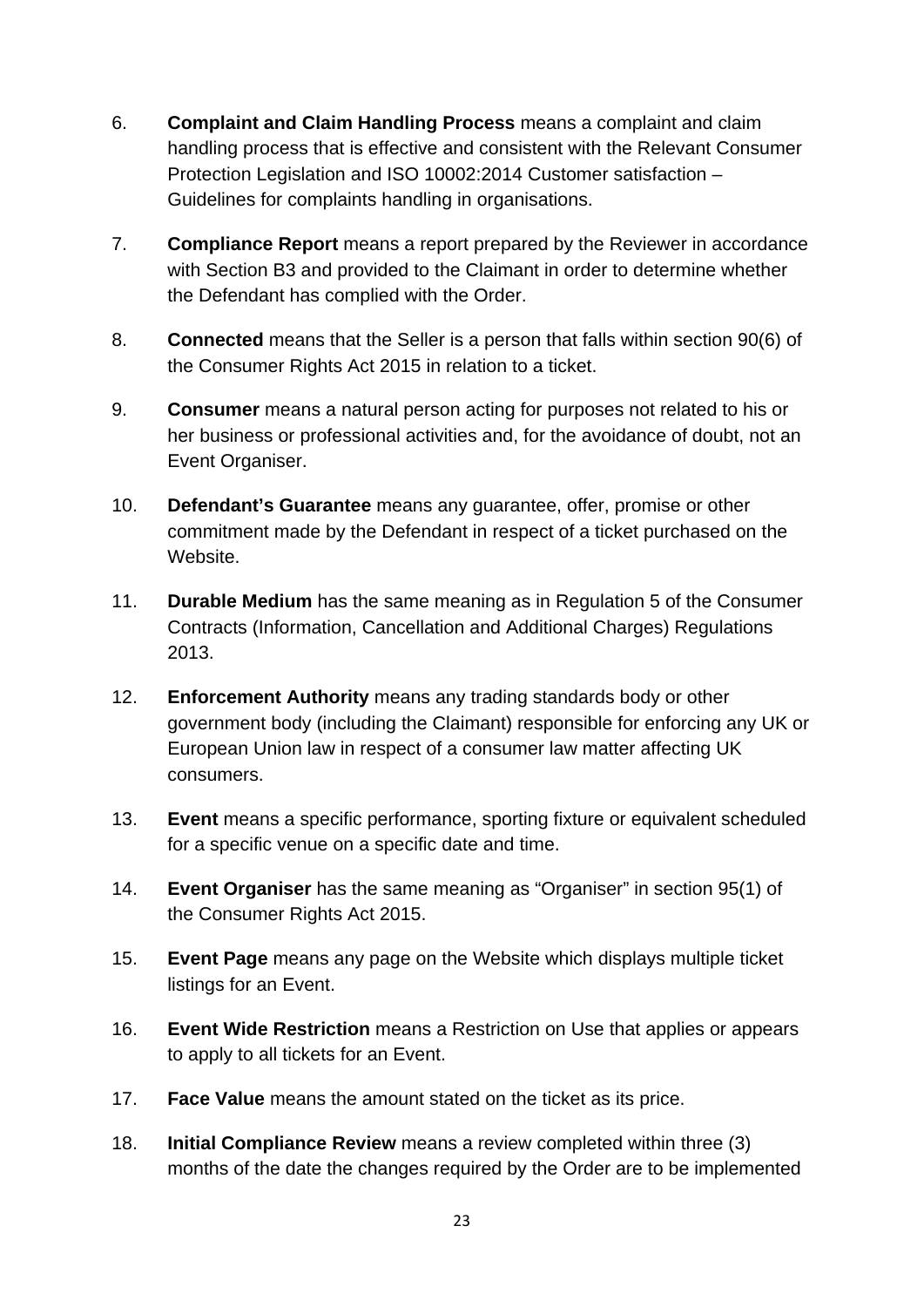by to determine whether the Defendant has made the changes required in the Order to comply with the Order.

- 19. **Mandatory Facility** means a facility that requires a Seller to disclose information before they can list a ticket for sale on the Website. A Seller must use the facility to either: (a) disclose the Required Information; or (b) confirm that the Required Information is not applicable. For the avoidance of doubt, this applies whenever a ticket is listed, irrespective of whether the Seller uses the Website or other software applications or tools to do so.
- 20. **Misleading** means information that:
	- (a) is false;
	- (b) is unsubstantiated by data or information held by the Defendant;
	- (c) is based on assumptions, limitations or qualifications that are not disclosed in the text of the message and which contradict or change the meaning of the message (for the avoidance of doubt, this does not prevent the Defendant from providing further explanation via hover-text on the same page, as long as the hover-text does not contradict or change the meaning of the message it relates to); and
	- (d) is pre-set or pre-programed information (including within a pop-up or animation) which is presented as representing the real time situation on the Website when it does not.
- 21. **Monitoring Trustee** means a suitably qualified, independent professional, (including a professional from an audit, accounting or consulting firm, or an arbitrator, an appraiser or a legal professional) who is:
	- (a) approved in writing by the Claimant, such approval not to be unreasonably withheld;
	- (b) not employed by, or an officer of, the Defendant (although may have been or continue to be engaged by the Defendant); and
	- (c) appointed by the Defendant to set up and perform the consumer redress in relation to alleged breaches of the Defendant's Guarantee, as set out in paragraphs 27 to 32 of Section A above.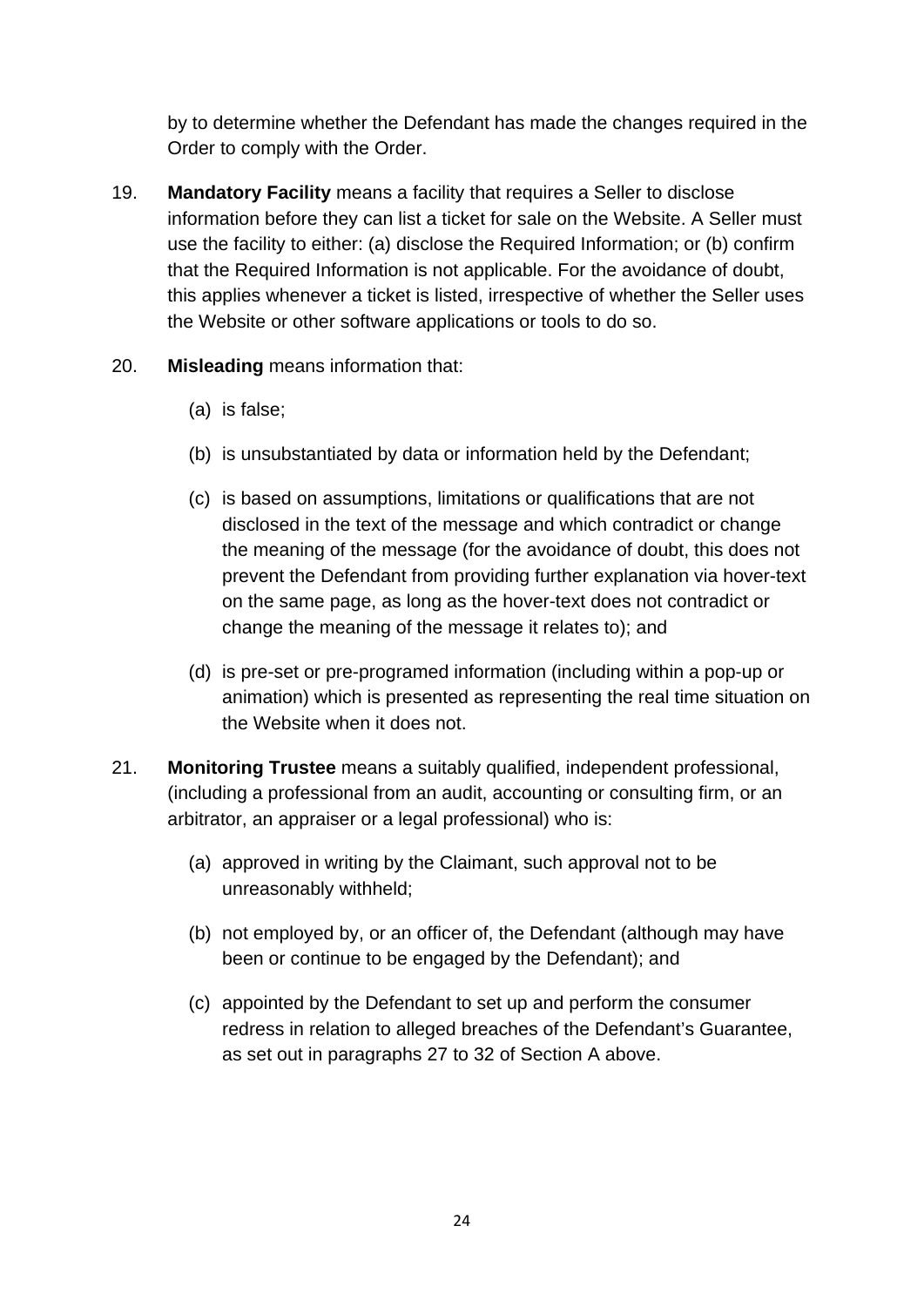### 22. **Notified** means:

- (a) if tickets for the Event have not yet gone on sale to the general public on the Primary Market, that the Defendant is provided by the Event Organiser with one of the following:
	- (i) A written, correct, complete and not misleading statement:
		- 1. confirming that a Restriction on Use will apply to all tickets for the Event, to an identifiable category of tickets for the Event (for example general admission), or to a specific identifiable ticket for the Event;
		- 2. confirming (with an appropriate copy of, or link to, the relevant terms and conditions) the terms of that Restriction on Use; and
		- 3. confirming that the Restriction on Use will be publicised by all Official Sellers from the date on which tickets for the Event first go on sale:
	- (ii) A written, correct, complete and not misleading statement confirming that the block/area, row and seat details (as applicable) will be issued for all tickets or for all tickets within an identifiable category of ticket for an Event from the date on which tickets for the Event first go on sale; or
	- (iii) A written, correct, complete and not misleading statement confirming that tickets are being listed on the Website for an Event that does not exist or that tickets for the Event have not yet been officially made available.
- (b) if tickets for the Event have gone on sale to the general public on the Primary Market, that the Defendant is provided by the Event Organiser with one of the following:
	- (i) A written, correct, complete and not misleading statement:
		- 1. confirming that a Restriction on Use applies to all tickets for the Event, to an identifiable category of tickets for the Event (for example general admission), or a specific identifiable ticket for the Event;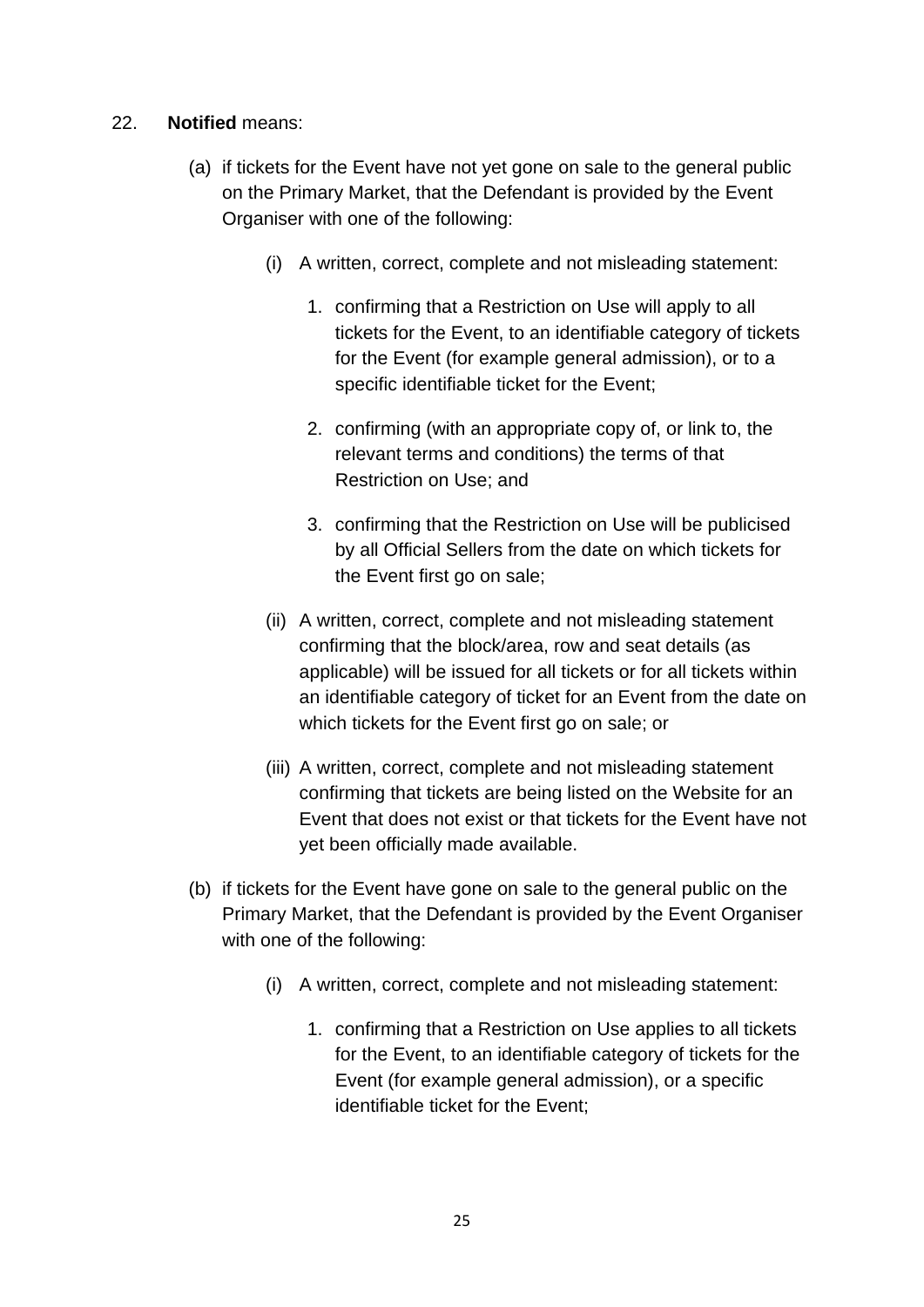- 2. confirming (with an appropriate copy of, or link to, the relevant terms and conditions) the terms of that Restriction on Use;
- 3. confirming that the Restriction on Use was publicised by all Official Sellers from the date on which tickets for the Event first went on sale; and
- 4. accompanied by a copy of, or a link to an Official Seller's website which discloses that the Restriction on Use applies to the Event, ticket or category of ticket;
- (ii) A written, correct, complete and not misleading statement confirming that block/area, row and seat details (as applicable) have been issued for all tickets or for all tickets within an identifiable category of ticket for an Event; or
- (iii) A written, correct, complete and not misleading statement, supported by appropriate evidence, confirming that incorrect block/area, row or seat details for an Event are being disclosed on the Website (for example that seat numbers have been provided which do not exist).
- (c) at any time, that the Defendant is provided with:
	- (i) A written statement from an Enforcement Authority confirming that the Enforcement Authority has determined, based on evidence that would at least meet the information requirements set out at paragraphs 22 (a) and 22 (b) of this Section, that Required Information about an Event or ticket on the Website is missing or incorrect;
	- (ii) A written statement from an Enforcement Authority confirming that the Enforcement Authority has reasonable grounds to believe that Required Information about a Seller on the Website is missing or incorrect (where applicable, such a notification will not amount to a waiver of the Defendant's obligations under this Order and is without prejudice to the ability of the Claimant or any trading standards body to enforce a breach of this Order); or
	- (iii) A written statement from an Enforcement Authority confirming that the Enforcement Authority has determined, based on evidence that would at least meet the information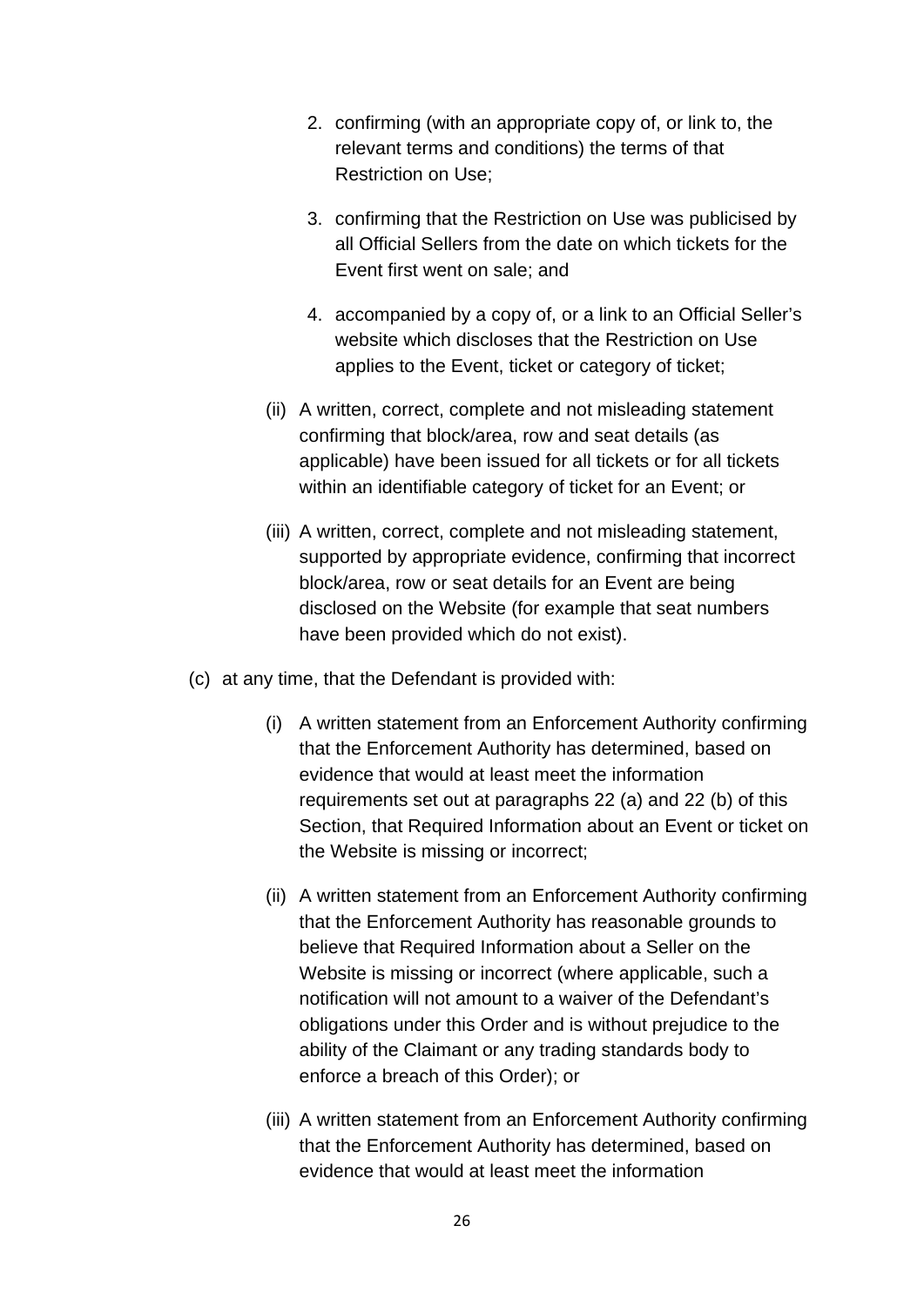requirements set out at sub-paragraph 22 (a) iii of this Section that an Event does not exist or that tickets for the Event have not been officially made available.

- 23. **Official Seller** means a Person who is authorised by the Event Organiser to sell at least one ticket for that Event on the Primary Market (for the avoidance of doubt, this may include the Event Organiser themselves if they are selling tickets for the Event). Where the venue for that Event is allocated tickets for sale, the venue and/or any Person authorised by the venue to sell at least one ticket for that Event will also be an Official Seller.
- 24. **Person** includes a body of persons corporate or unincorporated.
- 25. **Pre-Setup Checks** means reviewing the Event home page and the first page of the purchase process on the website of at least one Official Seller for information which is clearly visible about:
	- (a) any Event Wide Restrictions that apply to tickets for that Event; and
	- (b) whether tickets for the Event have been made officially available, including the release of tickets to specified groups before the tickets go on general sale to the public.
- 26. **Primary Market** means the sale of tickets for an Event by Official Sellers.
- 27. **Prominently** means the information must be displayed so that it:
	- (a) is clearly visible in each location as required by this Order;
	- (b) is presented in an appropriate font, size, colour and position to enable the Consumer to easily identify, read and understand the information; and
	- (c) except as permitted by this Order, does not require the user to take any action to access the information.
- 28. **Regular Checks** means checks carried out at least monthly against the information held by the Defendant, without the need for regular human intervention.
- 29. **Required Information** means the following information:
	- (a) if the Seller of the ticket is a Trader, the identity of that Seller (which may for the avoidance of doubt be a trading name), their postal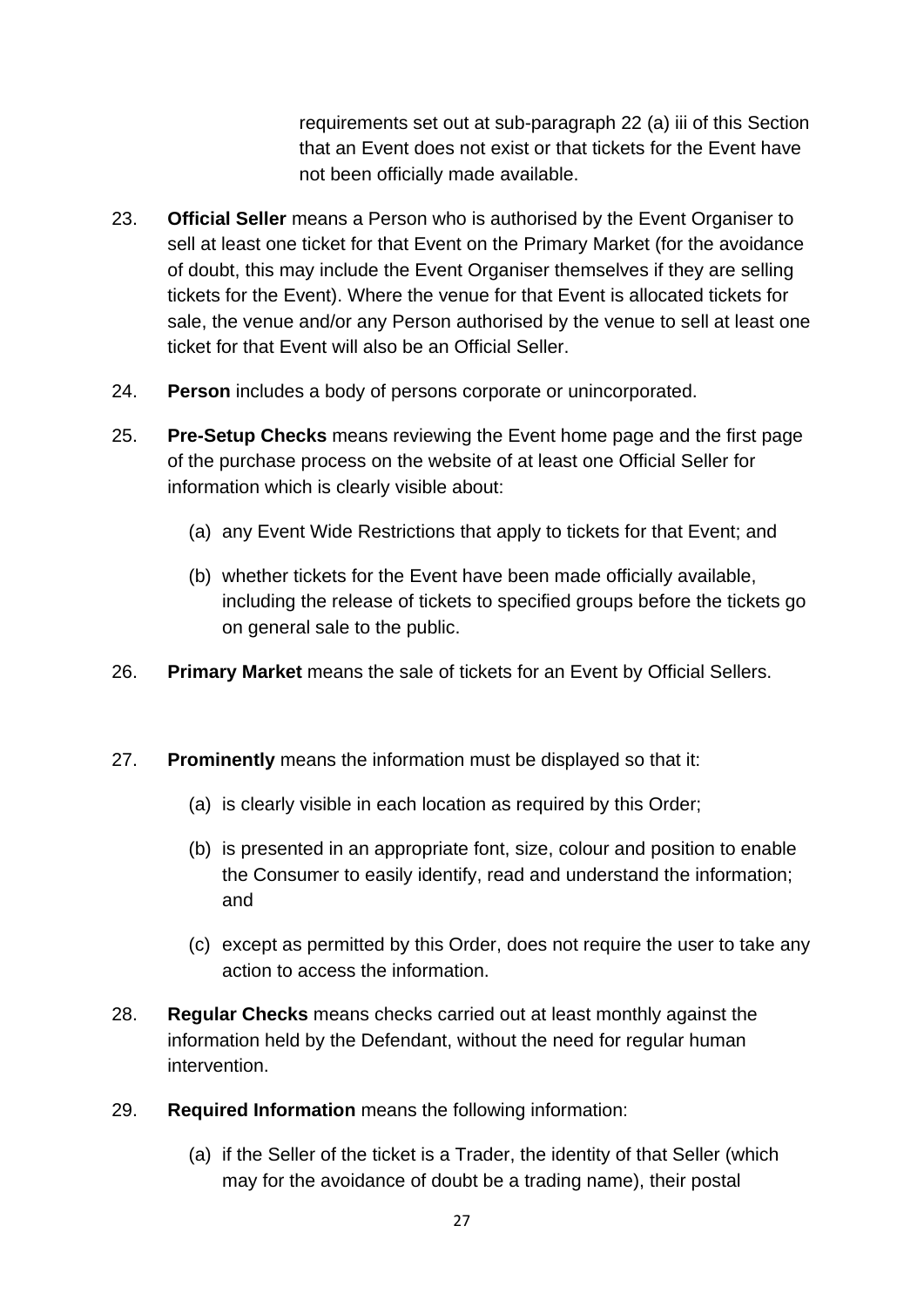address and a clear indicator that a Seller is acting as a business (for example, by labelling Required Information about the Seller as "Trader Information" or stating that the Seller is "Registered as a Business Seller");

- (b) if the Seller of the ticket is Connected, the details of that Seller's connection(s);
- (c) if the ticket is for a specific block/area, row and/or seat, the details of the block/area, row and seat (as applicable) for that ticket;
- (d) if the ticket is subject to a Restriction on Use, a description of that restriction; and
- (e) the Face Value of the ticket.

### 30. **Relevant Consumer Protection Legislation** means:

- (a) the Consumer Rights Act 2015;
- (b) the Consumer Protection from Unfair Trading Regulations 2008;
- (c) the Consumer Contracts (Information, Cancellation and Additional Charges) Regulations 2013; and
- (d) the E-Commerce (EC Directive) Regulations 2002.

### 31. **Restriction on Resale** means any restriction or requirement that:

- (a) prohibits or purports to prohibit the resale of a ticket; or
- (b) restricts or purports to restrict the use of the ticket to the original purchaser,

provided that such a Restriction on Use has not been adjudicated as unlawful by a UK court of record.

32. **Restriction on Use** means a Restriction on Resale or any other restriction or requirement (other than the requirement to produce a valid ticket) on the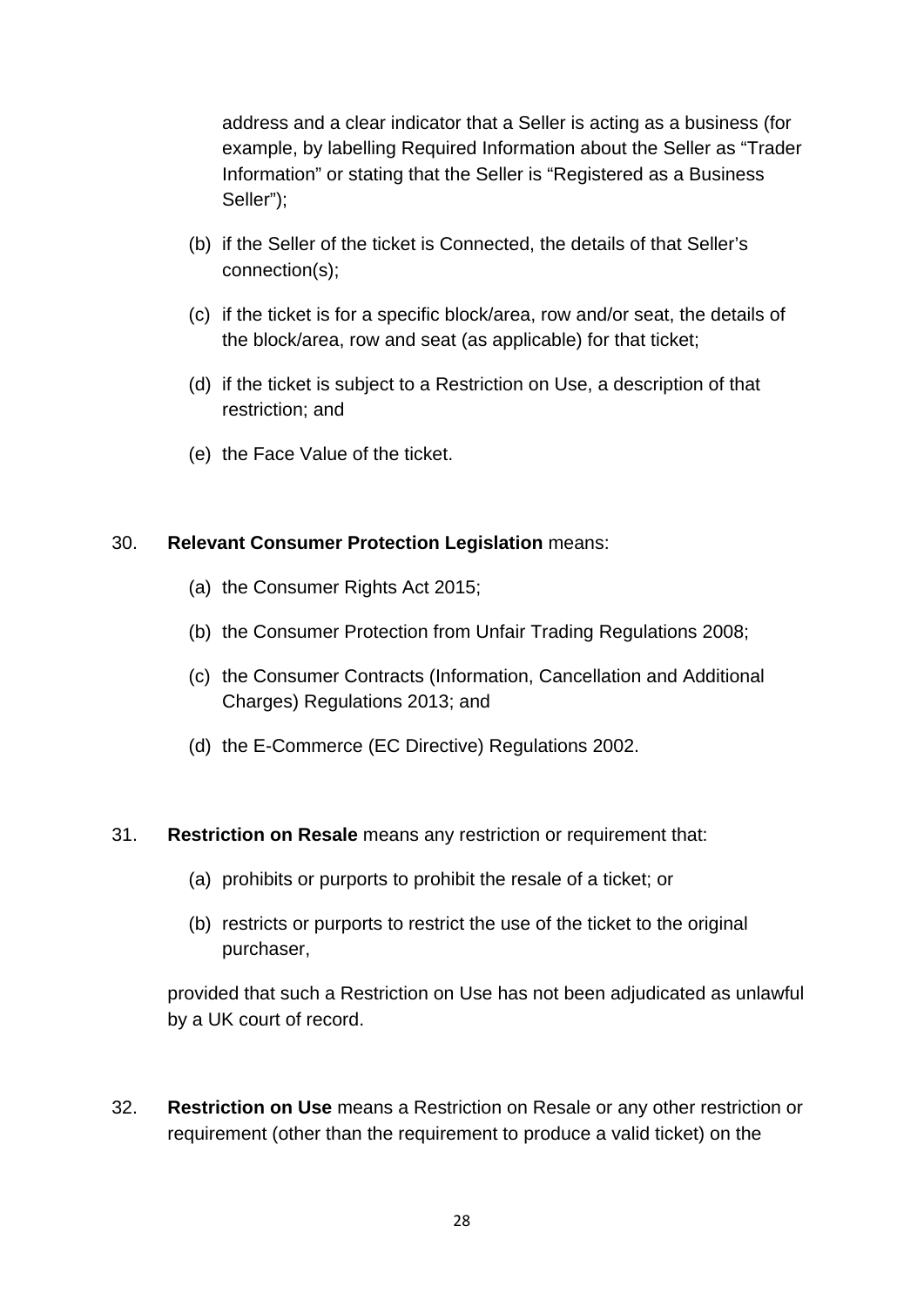ability of a Consumer to use a ticket, provided that such a Restriction on Use has not been adjudicated as unlawful by a UK court of record.

- 33. **Reviewer** means an individual who is:
	- (a) approved in writing by the Claimant, such approval not to be unreasonably withheld;
	- (b) not employed by, or an officer of, the Defendant (but may have been or continue to be engaged by the Defendant);
	- (c) appointed by the Defendant to carry out the Annual Compliance Review and Initial Compliance Review;
	- (d) independent; and
	- (e) suitably qualified to carry out the Initial Compliance Review and the Annual Compliance Review (including a professional from an audit, accounting or consulting firm, or an arbitrator, an appraiser or a legal professional).
- 34. **Secondary Ticketing Facility** has the meaning given to it in section 95(1) of the Consumer Rights Act 2015.
- 35. **Seller** means any Person who lists or purports to list at least one ticket for resale on the Website. For the avoidance of doubt, this will, where applicable, include the Defendant, and any Person employed or engaged by the Defendant to sell tickets on its behalf.
- 36. **Ticket Selection and Purchasing Message** means any message provided by the Defendant to Consumers on the Website that provides information about the supply, demand, availability, price or value of tickets.
- 37. **Trader** means a Seller that falls within the definition of a "trader" for the purposes of the Relevant Consumer Protection Legislation. This generally means a person acting for the purposes of their trade, business, craft or profession. For the purposes of this Order, a Seller will be presumed to be a Trader if the Seller or any Associate of that Seller, either alone or together, satisfies one or more of the Trader Criteria.
- 38. **Trader Criteria** means the following criteria (subject to any contrary ruling by a UK court of record specifically on when a person who lists or purports to list tickets for resale should be categorised as a trader):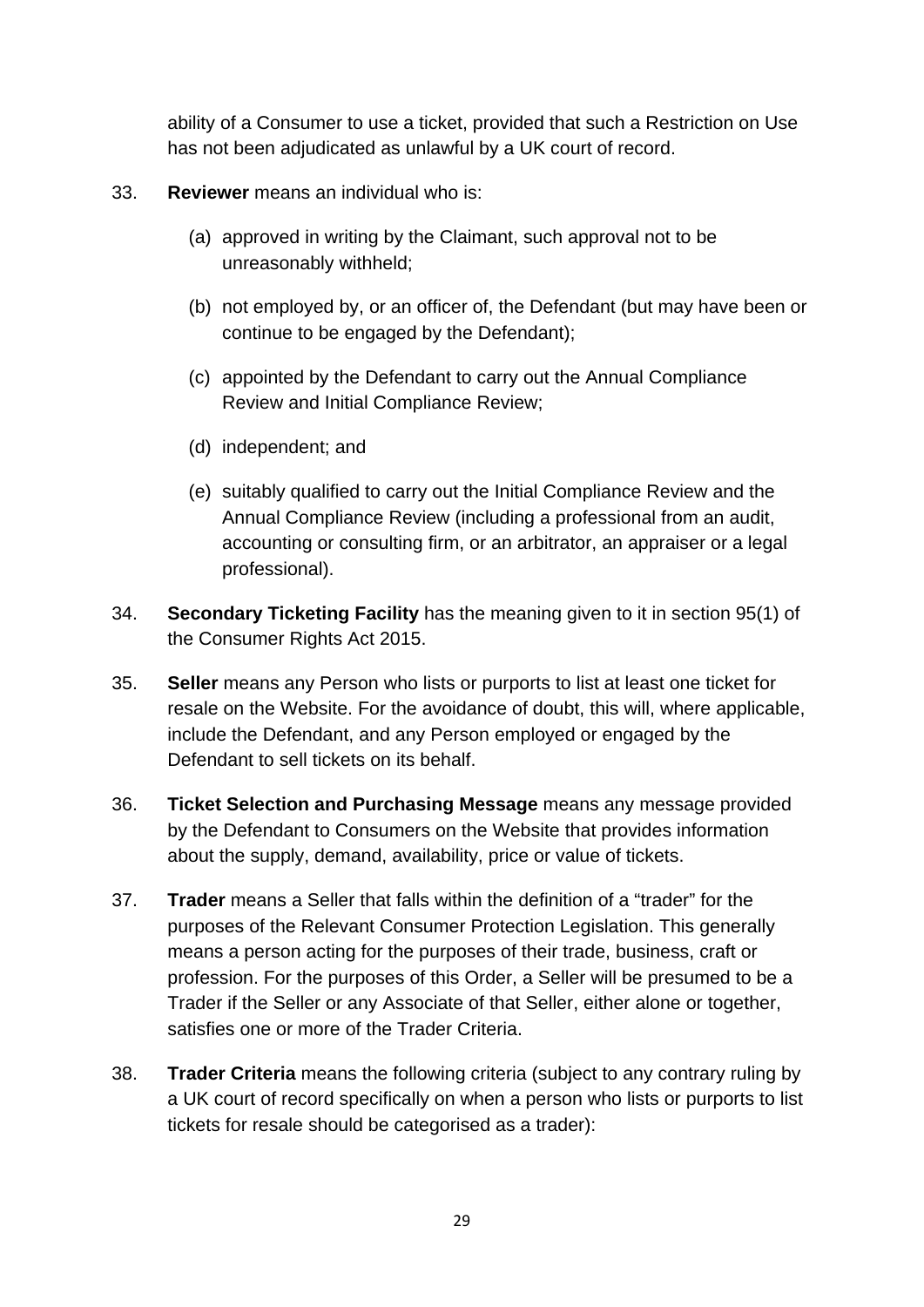- (a) The Seller has confirmed to the Defendant that it is a business seller or trader when registering.
- (b) The Seller has confirmed to the Defendant that it is a registered company and/or has a VAT registration number.
- (c) The Defendant is Aware the Seller is an Event Organiser.
- (d) The Seller has sold more than 100 tickets through the Website in any 12 month period.
- 39. **UK** means the United Kingdom of Great Britain and Northern Ireland.
- 40. **Website** means www.viagogo.co.uk and any other internet based site, platform or facility (in any form, including but not limited to 'mobile' and 'App' based formats) operated by the Defendant as a Secondary Ticketing Facility and which is directed to UK consumers. For the avoidance of doubt, and without prejudice to the Defendant's wider obligations under consumer protection law, any listings or other activity which is clearly in respect of the primary market via the Website will not be subject to this Order.

# **Service of the order**

This order shall be served by the Claimant on the Defendant.

The Court has provided a sealed copy of this order to the serving party, the Competition and Markets Authority at Victoria House, 37 Southampton Row, London WC1B 4AD